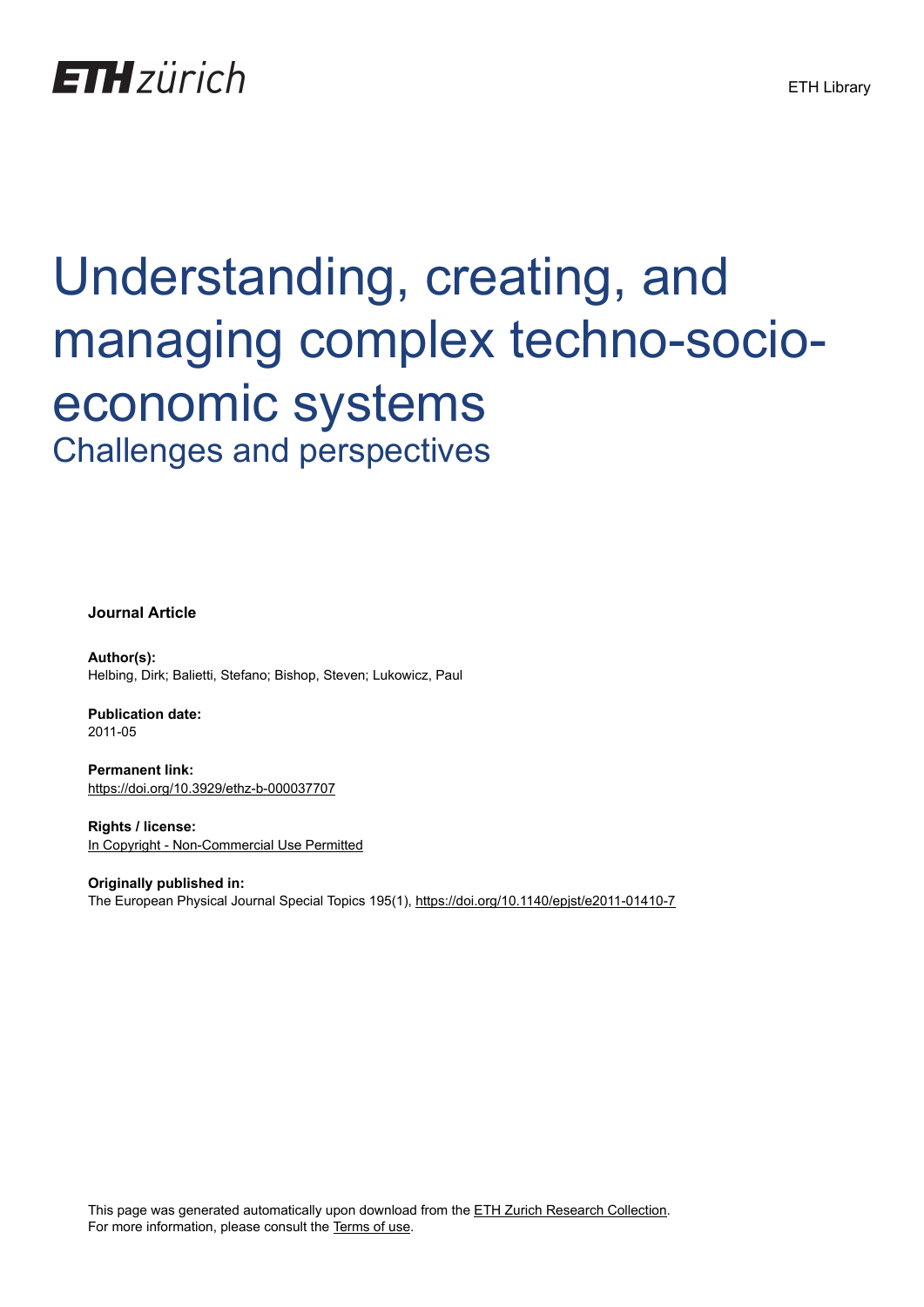Regular Article

# Understanding, creating, and managing complex techno-socio-economic systems: Challenges and perspectives

D. Helbing<sup>1,2,a</sup>, S. Balietti<sup>1</sup>, S. Bishop<sup>3</sup>, and P. Lukowicz<sup>4</sup>

<sup>1</sup> ETH Zurich, CLU, Clausiusstr. 50, 8092 Zurich, Switzerland

 $^2\,$  Santa Fe Institute, 1399 Hyde Park Road, Santa Fe, NM 87501, USA

<sup>3</sup> Department of Mathematics, University College London, Gower Street, London WC1E 6BT, UK

<sup>4</sup> University of Passau, Innstrasse 43, 94032 Passau, Germany

Received 11 February 2011 / Received in final form 26 March 2011 Published online 30 May 2011

Abstract. This contribution reflects on the comments of Peter Allen [\[1\]](#page-20-0), Bikas K. Chakrabarti [\[2\]](#page-20-1), Péter Érdi  $[3]$  $[3]$ , Juval Portugali [\[4\]](#page-20-3), Sorin Solomon [\[5\]](#page-20-4), and Stefan Thurner [\[6\]](#page-20-5) on three White Papers (WP) of the EU Support Action Visioneer (<www.visioneer.ethz.ch>). These White Papers are entitled "From Social Data Mining to Forecasting Socio-Economic Crises" (WP 1) [\[7\]](#page-20-6), "From Social Simulation to Integrative System Design" (WP 2) [\[8](#page-20-7)], and "How to Create an Innovation Accelerator" (WP 3) [\[9](#page-20-8)]. In our reflections, the need and feasibility of a "Knowledge Accelerator" is further substantiated by fundamental considerations and recent events around the globe.

The Visioneer White Papers propose research to be carried out that will improve our understanding of complex techno-socio-economic systems and their interaction with the environment. Thereby, they aim to stimulate multi-disciplinary collaborations between ICT, the social sciences, and complexity science. Moreover, they suggest combining the potential of massive real-time data, theoretical models, large-scale computer simulations and participatory online platforms. By doing so, it would become possible to explore various futures and to expand the limits of human imagination when it comes to the assessment of the often counter-intuitive behavior of these complex techno-socio-economicenvironmental systems. In this contribution, we also highlight the importance of a pluralistic modeling approach and, in particular, the need for a fruitful interaction between quantitative and qualitative research approaches.

In an appendix we briefly summarize the concept of the FuturICT flagship project, which will build on and go beyond the proposals made by the Visioneer White Papers. EU flagships are ambitious multidisciplinary high-risk projects with a duration of at least 10 years amounting to an envisaged overall budget of 1 billion EUR [\[10\]](#page-20-9). The goal of the FuturICT flagship initiative is to understand and manage

THE EUROPEAN PHYSICAL JOURNAL SPECIAL TOPICS

a e-mail: dhelbing@ethz.ch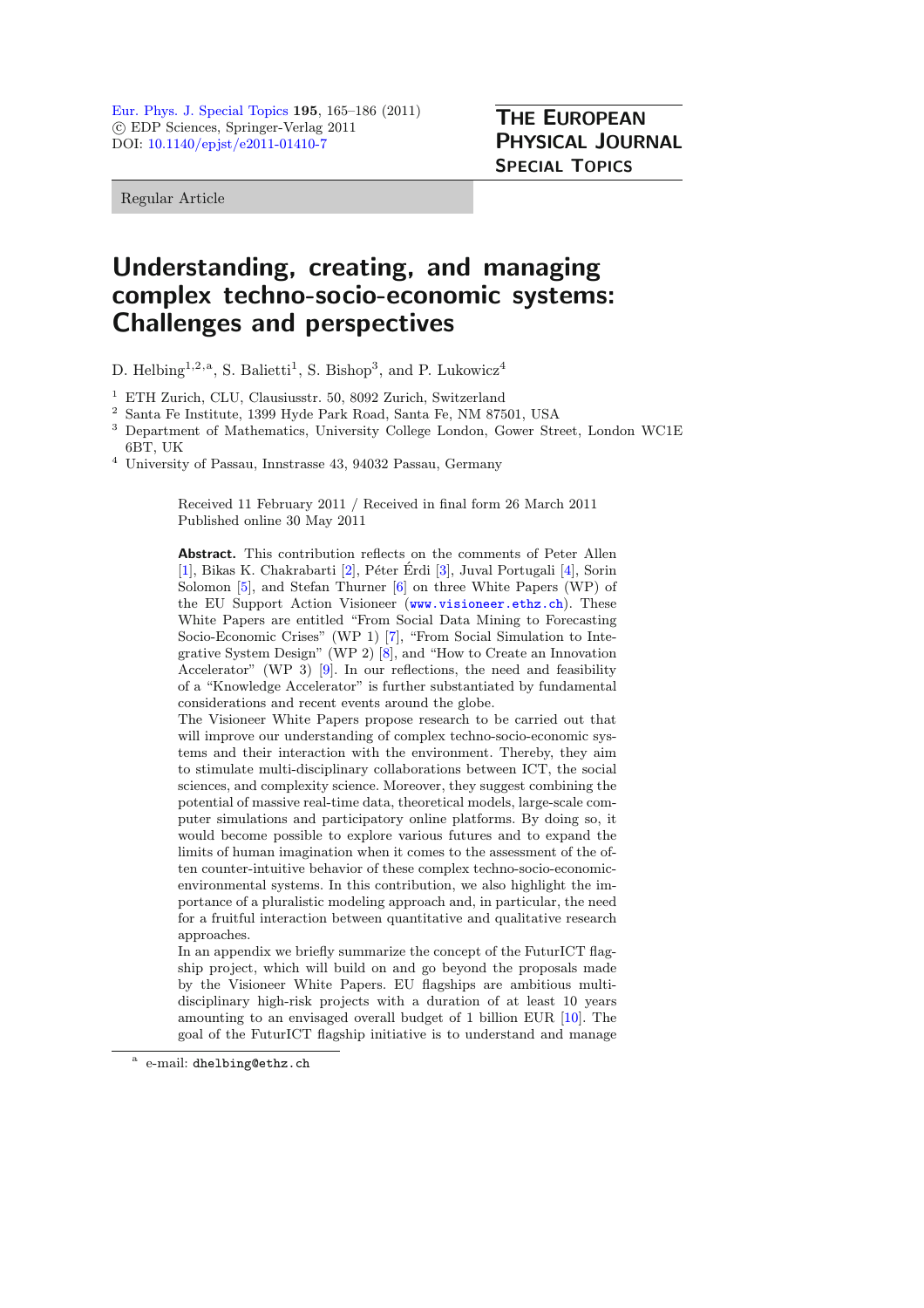#### 166 The European Physical Journal Special Topics

complex, global, socially interactive systems, with a focus on sustainability and resilience.

# 1 Relationship between the visioneer and futurICT projects

In the beginning of these reflections, a word of clarification is required, as some of the comments on the Visioneer White Papers have been made with an eye on the FuturICT flagship candidate project. However, the Visioneer and FuturICT projects are not the same, and also not directly tied to each other. Visioneer was a smallerscale Support Action mandated to identify interesting future research lines for one or several Proactive Calls within the area of ICT-FET, i.e. the Future and Emerging Technologies (FET) area in the Information and Communication Technologies (ICT) sector of the European Commission. Flagships are actually much larger research initiatives, and will be prepared by Coordination Actions in 2011/12, involving a wider community of scientists. From this point of view, Visioneer should not be understood as a description of the FuturICT flagship. While the scope is likely to be overlapping, it is definitely not identical. For example, in FuturICT the development of socio-inspired ICT will play a much bigger role and is not brought out strongly in the Visioneer White Papers. The same applies to the role of the humanities and qualitative research within the FuturICT-related activities. Therefore, some of the comments regarding Visioneer do not apply to FuturICT. Readers are asked to keep this in mind and, at the same time, are encouraged to engage in the preparatory process of FuturICT and deliver inputs for its agenda. The FuturICT webpage <www.futurict.eu> is trying to document the evolution of the project in a transparent way.

In the rest of this paper (apart from the Appendix), we address the comments made in response to the Visioneer White Papers.

# 2 Some summarizing quotes

All six commentaries on the Visioneer White Papers suggest that the proposed research program fits the requirements of the EU flagship program very well, as is exemplified by the following quotes (and many similar comments received in response to the White Papers):

- "We can build simulations of such processes and they represent a significant class of complex systems models that can help us understand and improve the performance of human and socio-economic systems." "This initiative therefore represents a worthwhile 'experiment' in improving our understanding and models of complex human systems..." "I think that together these papers represent an excellent and comprehensive attempt to provide a remarkable view of what 'could be done' in using complexity science to tackle problems of social and economic systems." "In summary, I would welcome the development of research in the direction indicated by the paper ..." (Peter Allen)
- "The Proposal ... is a very timely and desirable one. The Proposal is well thought out and detailed. ... the proposed initiative is a pioneering one in this scale." (Bikas Chakrabarti)
- "I see the WPs as a plan for a grand synthesis of computational and social sciences for understanding and predicting social phenomena, somewhat in Kepler's and maybe Newton's spirit." (Péter Érdi)
- "Let me state from the beginning that I am for allocating more funds to scientists whose research can spare us from social, economic and ecological crises and I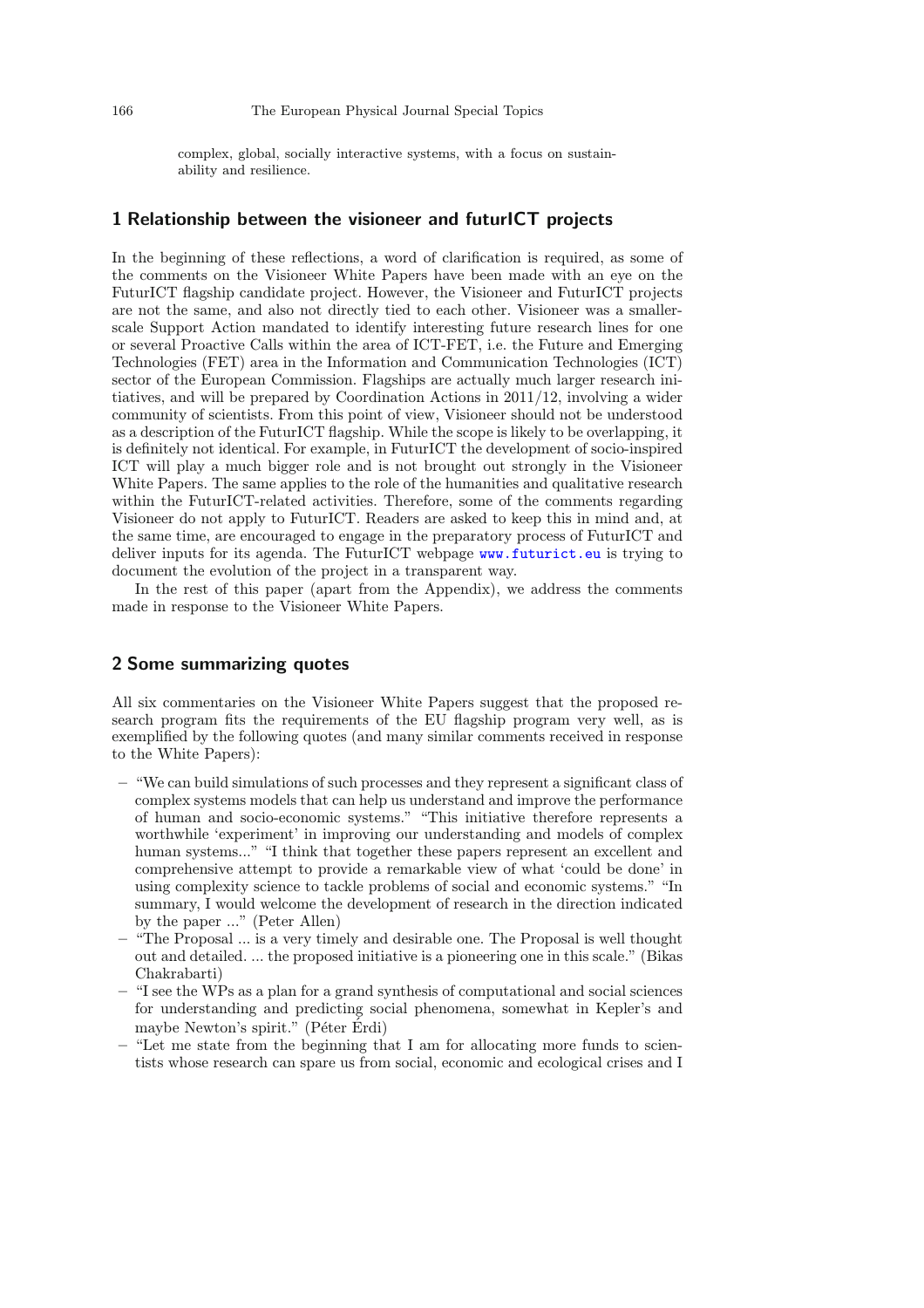commend [the proposer] for bringing it energetically and persistently to the attention of the relevant communities and funding bodies." (Sorin Solomon)

- "I like the paper 'How to Create an Innovation Accelerator' by D. Helbing and S. Balietti mainly because it could have the potential of triggering an overdue debate on the ways science, research and technology is managed, rated and disseminated. ... many of the suggestions contained in the paper could be very useful and important." (Stefan Thurner)
- "... the last four decades are dominated by the qualitative 'hermeneutic culture' of society, with *modernism* and subsequently *postmodernism* as their two dominant approaches. Complexity theories of society ... can be seen as the second attempt to develop a science of society – this time, however, on the basis of two strong and interrelated foundations: the new theories of complexity and the progress made in communication and information technologies." (Juval Portugali.)

# 3 The science-historical context

The comments, particularly the ones of Péter Érdi and Juval Portugali, put the scientific vision of the project proposed by Visioneer nicely into a historical perspective. The list of names includes exceptional masterminds such as Galileo Galilei, Johannes Kepler, Isaac Newton, Albert Einstein on the physics side and Norbert Wiener, Hermann Haken, and Wolfgang Weidlich on the side of cybernetics and synergetics. One should not forget to add Ludwig Boltzmann, who suggested even long before the pioneering work of Elliott Montroll and Wolfgang Weidlich that certain aspects of social systems may be understood from a statistical physics perspective.

Although the following analogy has some drawbacks, the transition from a geocentric to a helio-centric world view may indeed serve as an illustration of the paradigm shift that a rapidly growing number of people believe will take place in the social sciences. Note that the early geo-centric description of planetary motion, based on a linear superposition of circular movements (called "epicycles"), was actually working quite well from a descriptive point of view. However, assuming the sun to be in the center of the planetary system offered a much simpler and at the same time explanatory approach, based on a law of gravity. Revealing this law required an enormous abstraction: When falling in air, objects behave individually! The underlying universal law of gravity can only be found by abstracting from air resistance – conditions which are highly idealized and artificial on Earth. For this discovery, scientists had to overcome their visual impression and experience. However, as a reward, they learned how to launch satellites and send men to the moon. Understanding social reality from elementary principles would certainly require similarly daring abstractions.

Such abstractions have even a sociological tradition. While considering sociology as "queen of sciences", Auguste Comte, often called the "father of sociology", proposed a "social physics" approach to studying society [\[11\]](#page-20-10). Talcott Parsons advocated using "analytical realism" [\[12](#page-20-11)] to build sociological theory, pointing out that theoretical concepts should be abstracted from empirical reality (with all its diversity and confusion) into common analytical elements, in order to isolate phenomena from their embeddedness in the complex relations constituting social reality. Moreover, Max Weber proposed to identify "ideal types" [\[13\]](#page-20-12) as abstract statements of the essential characteristics of social phenomena. Today, it is more common to talk about "stylized facts". Finally, we would like to quote James Coleman, who noted that "Social theory ... is a guide to social construction, no less than Newtonian mechanics is a guide to architecture and civil engineering" [\[14](#page-20-13)].

However, in order to avoid misunderstandings, let us state straight away that we are not particularly in favor of a "positivistic" or a narrow "socio-physics" approach,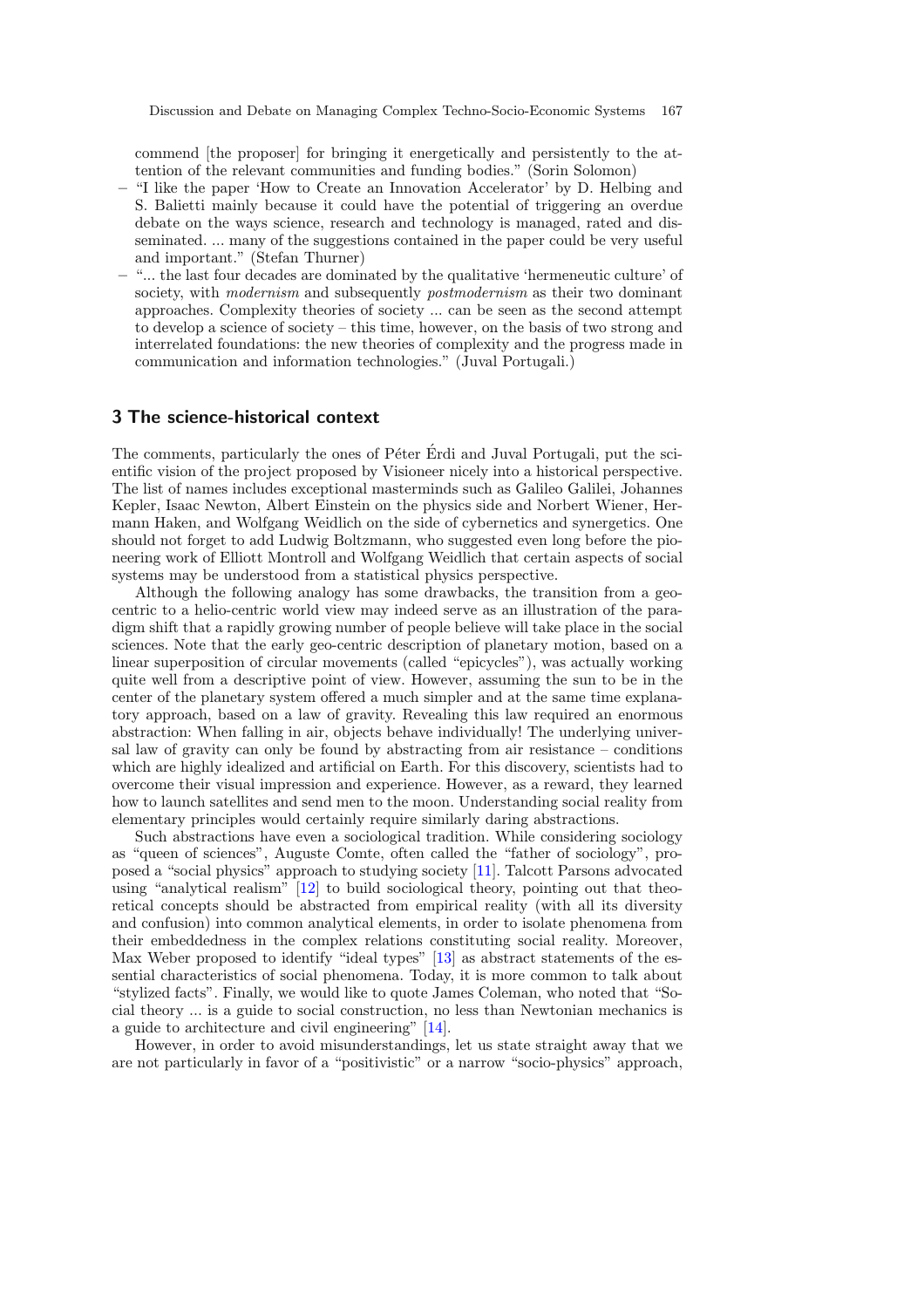but rather promote a pluralistic research approach [\[15\]](#page-20-14) (see also Sec. [6\)](#page-12-0). Despite the enthusiasm of some scientists that the puzzles of socio-economic life will be solved in the future, our opinion is that the range of phenomena accessible to a mathematical description will probably be limited (see also Sec. [6\)](#page-12-0). Nevertheless, we believe that these limits have not been reached so far, and exploring them with all necessary care can be a fruitful endeavor. Given the socio-economic crises we are facing, it seems necessary and important to gain a better understanding of the systems humans have created and are creating in the future.

# 4 A Jointly agreed research strategy

We agree with Péter Érdi that complex systems theory offers the potential of combining concept-driven and data-driven computational social sciences. Regarding the conceptual level, we are sympathetic with Peter Allen's and Juval Portugali's note that modeling society requires us to take an evolutionary approach. We also consider evolutionary economics as promising discipline. In fact, we have elaborated in more detail on these issues in a recent paper addressing "Fundamental and Real-World Challenges in Economics" [\[16\]](#page-20-15), which should be seen complementary to the above-mentioned Visioneer White papers.

We would like to add that, besides an evolutionary approach, an ecological systems thinking appears useful as well to reflect

- interdependencies of different human activities [\[17](#page-20-16)],
- symbioses and competition  $[18,19]$  $[18,19]$  $[18,19]$ ,
- steady innovations, which may sometimes challenge the stability of the system [\[20\]](#page-20-19),

and to develop suitable approaches oriented at sustainability and resilience. We particularly support the following viewpoint of Juval Portugali: "... unlike other species, human agents are subject to two evolutionary processes: the slow process of biological evolution and the fast process of cultural evolution. Social systems are, in this respect, what I suggest calling *dual complex systems*, that is, society as a whole is a complex system and each of its agents is itself a complex system too. ... In order to fully appreciate this complexity one has to look into the science that studies the complexity of human agents, namely, cognitive science ..."

As a consequence, Juval Portugali suggests the need to develop non-classical theories of society (where "classical theories" would represent simple, mechanistic, closed, predictable, and causal theories, as many models of social interactions in the past). We completely agree that simple, mechanistic, and predictable theories are too limited to provide a good picture of social interactions and of society, and we very much support the development of probabilistic and possibilistic models [\[15\]](#page-20-14).

#### <span id="page-4-0"></span>4.1 Ethical issues

One of the concluding sentences of Peter Allen that we would like to highlight because of its particular importance states: "I applaud the strong emphasis that is put on ethical issues...". For example, people care a lot about private data, when they do not meet the criteria of what is social desirable [\[21](#page-20-20)]. Therefore, we underline the urgency to develop privacy-respecting data mining, to create new data formats and web designs that give users back control over their data, and, more general, to carry out ethical research and develop technologies that increase possibilities for citizens to participate in the social, political and economic system. Furthermore, the proposed research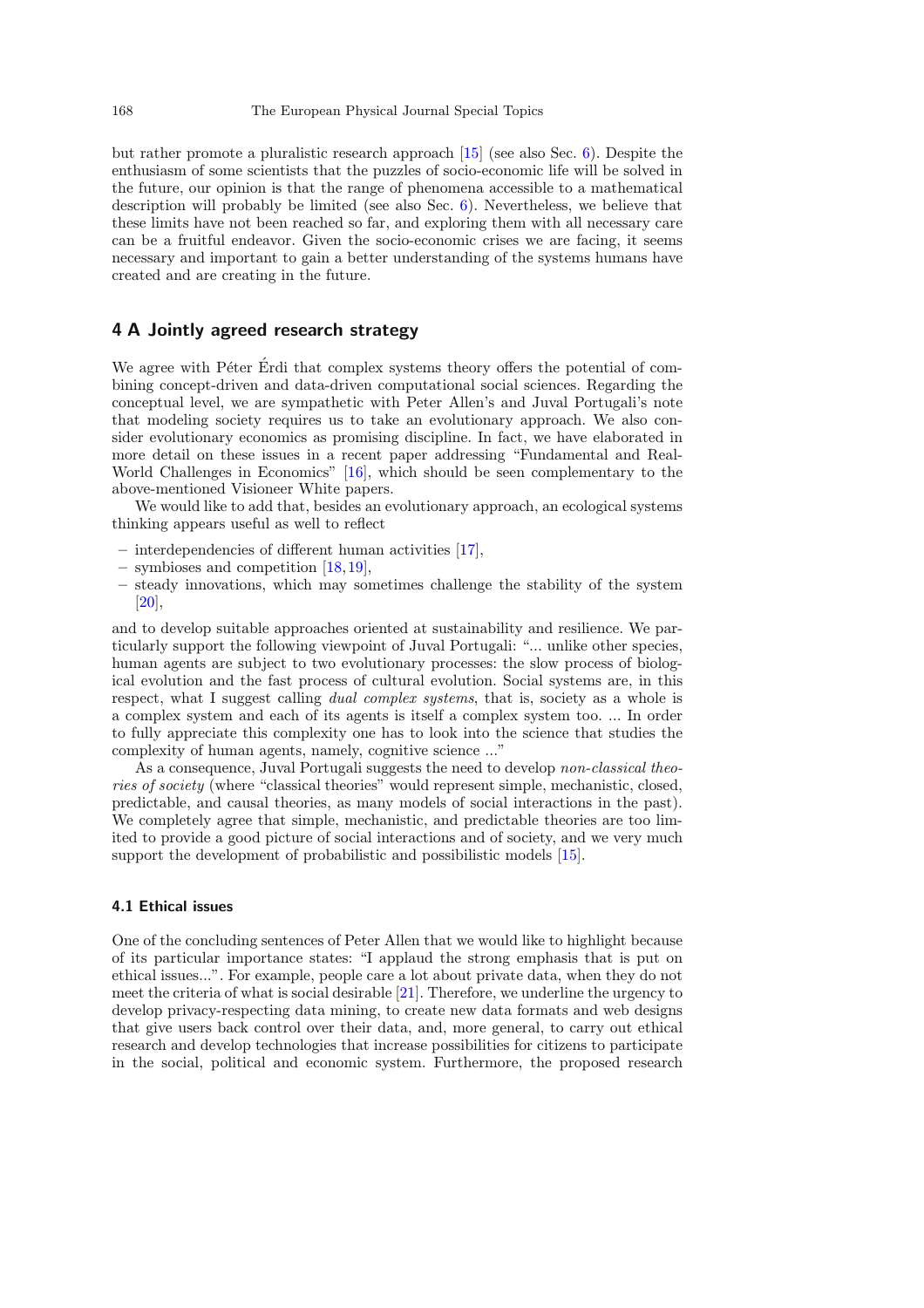activities are dedicated to promoting human well-being (see the section on "Ethical Issues" in Ref. [\[8](#page-20-7)]). We also imagine that a special Memorandum of Understanding should establish ethical standards in cooperations with business and other partners. Sufficient transparency and reporting should be required to ensure proper use of project results, and violations of the project goals or standards should be sanctioned.

#### 4.2 Organizational Issues

While all comments were, overall, supportive of the suggested research program, some concerns regarding the project implementation were raised. In fact, as suggested by Bikas Chakrabarti, the envisaged project activities will have a visitor's program, a workshop program, and a dedicated publication program. While the latter is a fundamental part of the concept of the "Innovation Accelerator", all the details will be clarified during the preparatory phase of the proposed project. The research community will be involved in this process. We should underline that our proposed research project also plans to explore new alternatives and not to discourage diverse research approaches [\[15](#page-20-14)].

Nevertheless, we would like to point out that the quickest method of finding the way out of the forest (as Sorin Solomon puts it), is neither the individual scouts' approach nor the disciplined collective march, but a good compromise of both: the combination of individual search and orientation at successes of others (see Ref. [\[22](#page-20-21)]).

We would like to underline that a *pluralistic* modeling approach is part of our proposed research strategy (see Ref. [\[15\]](#page-20-14)), i.e. we are very supportive of multiple research routes, as demanded by Peter Allen and Juval Portugali. This is also the reason why the White Papers are posing research questions rather than suggesting answers. "Hilbert workshops" are suggested to pursue a similar idea by putting a focus on posing questions rather than on trying to persuade others to use a particular approach (as conventional workshops currently do). Section 4 of White Paper 1 proposes that "Hilbert workshops would ... determine knowledge gaps, future scientic challenges and promising research routes to address them. Results of such crowd sourcing approaches should be summarized from time to time by review papers or books." At the same time, this research strategy will overcome the "lack of a 'global' effort to evolve precise points of investigation" that Bikas Chakrabarti identified as a problem of previous large-scale research attempts.

It is generally agreed that the social sciences require a substantial additional budget to accelerate scientific progress, and that there should be funds to support innovative ideas. Therefore, we generally agree with Sorin Solomon's proposal to "split the added budget in equal parts: half to the 'super-collider' knowledge accelerator and half to the independently scouting projects", although the exact share of funds can not been fixed at this point. On the one hand, core activities will be needed to establish the "Knowledge Accelerator" (or "Living Earth Platform"). These activities will be centered around leading researchers committed to the project. However, the platform of the envisaged research project will be open, allowing new scientists to board at later stages. For example, if the European Commission follows our proposal, there will be visiting grants and Marie-Curie-like stipends for talented scientists pursuing their own, project-related research, and there will be prizes for excellent research results. This latter instrument will move away from the current funding for promised results in favor of more re-funding for completed results, and the prize money could be used for free research. Details of these proposals will again be worked out during the preparatory phase of the project, involving the relevant research communities.

Work Package 3 of the afore-mentioned Coordination Action will also study role models like the CERN or the Abdus Salam International Centre for Theoretical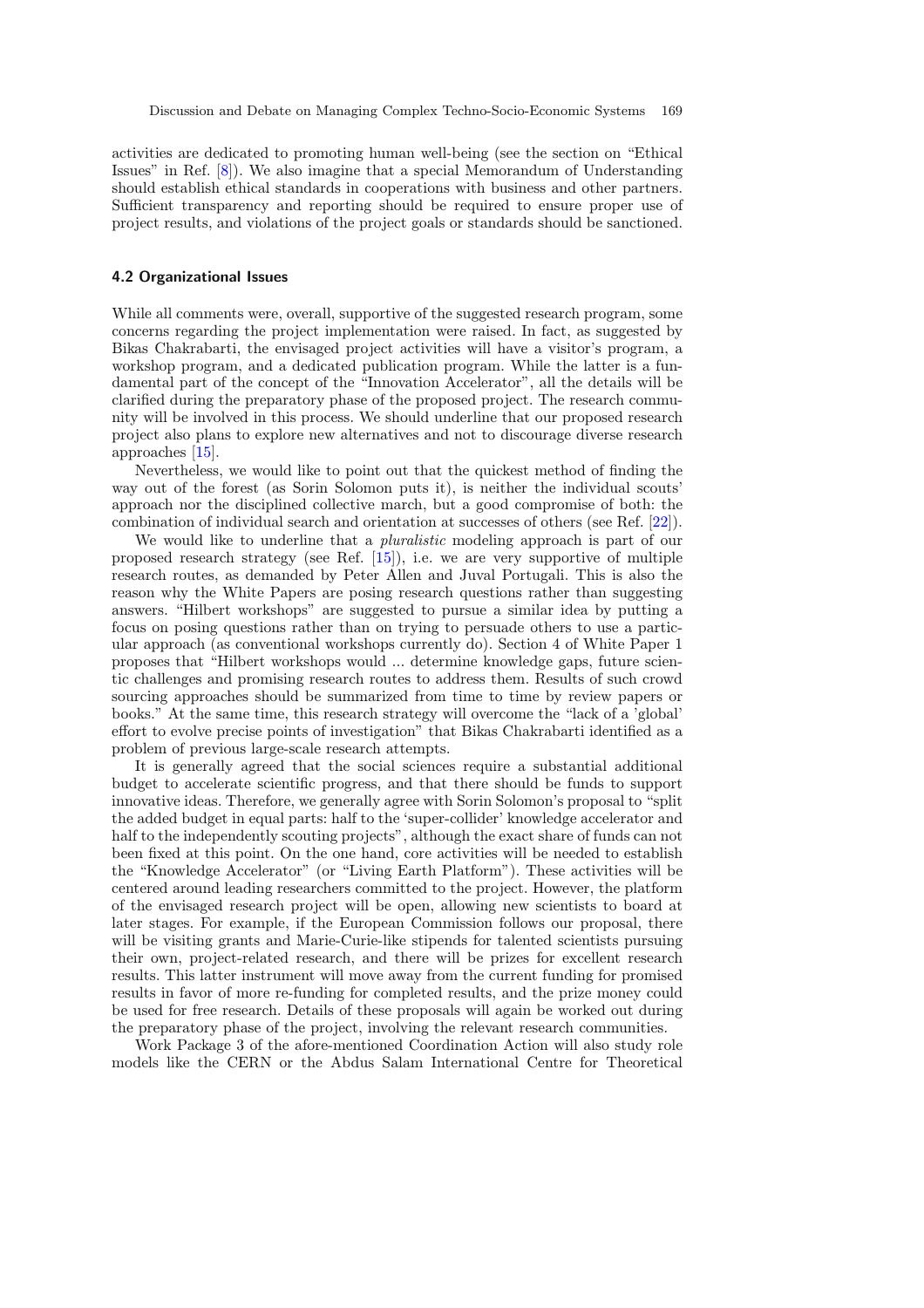Physics in Trieste, as suggested by Bikas Chakrabarti. It is possible, however, that the organizational concept of the Max Planck Society (running many interconnected institutes for fundamental research in a variety of different areas) would be better suited due to the multi-centric organization of the research project.

#### 4.3 Case studies as nucleation points

We largely agree with Peter Allen that research activities should be clustered around concrete challenges such as case studies, and that successes should be rewarded by further funding (see the discussion on research prizes and re-funding above). In fact, a major task of the envisaged project will be to integrate various Crises Observatories<sup>1</sup> into a Living Earth Platform finally performing global-scale data-mining and simulation. These observatories will be focused on concrete, practically relevant questions, where progress will be relatively easy to assess. Moreover, these observatories will be led by scientists who are internationally acknowledged for their pioneering work in establishing data- and simulation-centered initiatives. In other words, we know that these people have the required experience to build up Crisis Observatories, as demonstrated by their previous work.

# 4.3.1 Success Stories of Complexity Science

We would like to illustrate the successful application of complexity science just by one example, in this case the previous work performed by the team of one of us (DH):

- Based on an application of the "slower-is-faster effect", the supply chain management of etching devices in Infineon Technology's semiconductor production was considerably improved, increasing the throughput by 30% [\[23](#page-20-22)].
- In a project for the ddg Traffic Data GmbH, it was possible to reduce the delay times of traffic jam detection and to improve its accuracy by a factor of two each. The novel approach was based on the integration of real-time infrared detector measurements with floating car data and real-time fluid-dynamic traffic simulations, which also contained an on-line calibration module. The software was subsequently used by the company T-Traffic to monitor traffic on Germany's freeways, and it still seems to be in operation.
- In a collaboration with Volkswagen, a new automatic cruise control system was developed, which can improve the collective traffic performance (i.e. increase the traffic flow and its stability). The system is based on adaptive car-following strategies and inter-vehicle communication [\[24,](#page-20-23)[25](#page-20-24)] and has been successfully tested in real traffic as well as on special test tracks.
- A completely new, fully decentralized traffic light control based on concepts of selforganized coordination and self-control has been patented in Japan, Germany, and other European countries. A pilot study is currently being performed in the city of Dresden, Germany.
- An agent-based software to easily assess the logistic performance of production plants, using self-organization concepts, has been developed in collaboration with SCA Packaging. The software is now being used by the spin-off ACM Managing Complexity GmbH.
- A pedestrian software for multi-modal traffic, crowd and evacuation simulations has been developed, based on the social force model of pedestrian motion. The

<sup>&</sup>lt;sup>1</sup> For financial and economic instabilities, for social instabilities, wars and conflicts, for crime and corruption, for health risks, for large-scale environmental changes, etc.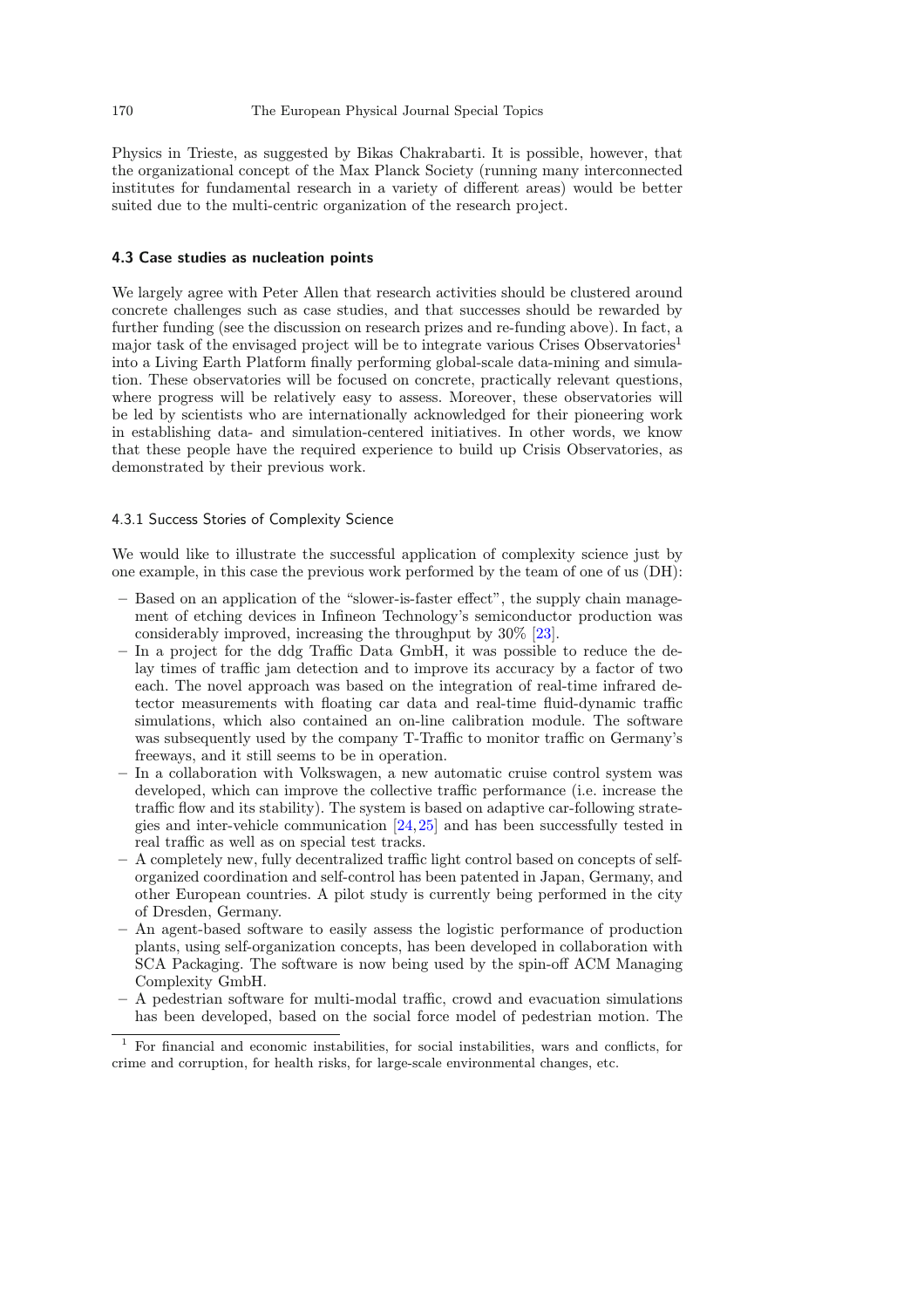software is commercially distributed on an international scale by the PTV AG through their VISSIM simulation package. This software has in the meantime supported the planning of the Formula One Grand Prix in Abu Dhabi, the North Melbourne Station, and various arenas and mass events all over the world.

- A video analysis software based on sophisticated pattern recognition approaches was developed in order to help prevent critical conditions in pedestrian crowds [\[26](#page-20-25)]. The spin-off company Crowd Vision Ltd. is now selling this software world-wide.
- The biggest success was probably the scientific development of novel concepts for the organization of the pilgrimage in and around Mecca in the context of the construction of the New Jamarat Bridge, a 1 billion Dollar investment. The concept required us to take hundreds of factors as well as many religious, political, historical, cultural, financial, and ethical constraints into account. The series of unfortunate crowd disasters in previous years has been stopped by a combination of various measures, and a safe Hajj was celebrated in 2007 (1427H) despite difficult circumstances, particularly with more or less the same capacities during that year, but with 25% more pilgrims than expected. These measures included: counting and monitoring crowds through newly developed video analysis tools, the implementation of a scheduling program for pilgrim groups, re-routing strategies for crowded situations and contingency plans for possible incidents, an awareness program and also an improved information system, which had to guide millions of pilgrims speaking about 200 different languages [\[27,](#page-21-0)[28\]](#page-21-1). The insights gained in this project also help to explain crowd disasters in other places and to reduce the likelihood of future ones by careful application of the lessons learnt.

Several of the above innovations have been awarded by research prizes (eight altogether, several of them based on national or international competitions [\[29\]](#page-21-2)). They have also been covered by international media reports [\[30](#page-21-3)]. We should mention, however, that none of the above projects has been supported by the EU. Following Peter Allen's remark, it would be appropriate to reward such successes and those of many more colleagues by research funds (see Refs. [\[31\]](#page-21-4) for more success stories; the EU project ASSYST is currently working on a new compilation). The reader can easily imagine how much could be achieved, if Europe would focus the power of 100 or more research teams through a flagship project. It is also the uniqueness of case studies pointed out by Peter Allen, which ultimately requires the EU to grow a large community of complexity scientists.

# 5 We can do better

We would also like to address some critical comments, as they were articulated by Peter Allen, possibly as a result of frustrating experiences in encounters between science, business, and politics. The scepticism seems to suggest that, no matter how nice the solutions of scientists will be, the powerful and mighty will do what they want.

Based on our own experience, we do not share this pessimistic view. There are at least three ways of creating successful interactions between science, business and politics:

- 1. The interactive approach makes sure that there is a continuous dialogue between the different stakeholders and that the expectations on all sides are sufficiently clear and mutually fitting. The proposed project, for example, will develop new platforms for participatory decision-making.
- 2. The powerplay approach follows the rules of business and politics, using all instruments from concerted action over lobbying up to the use of the public media.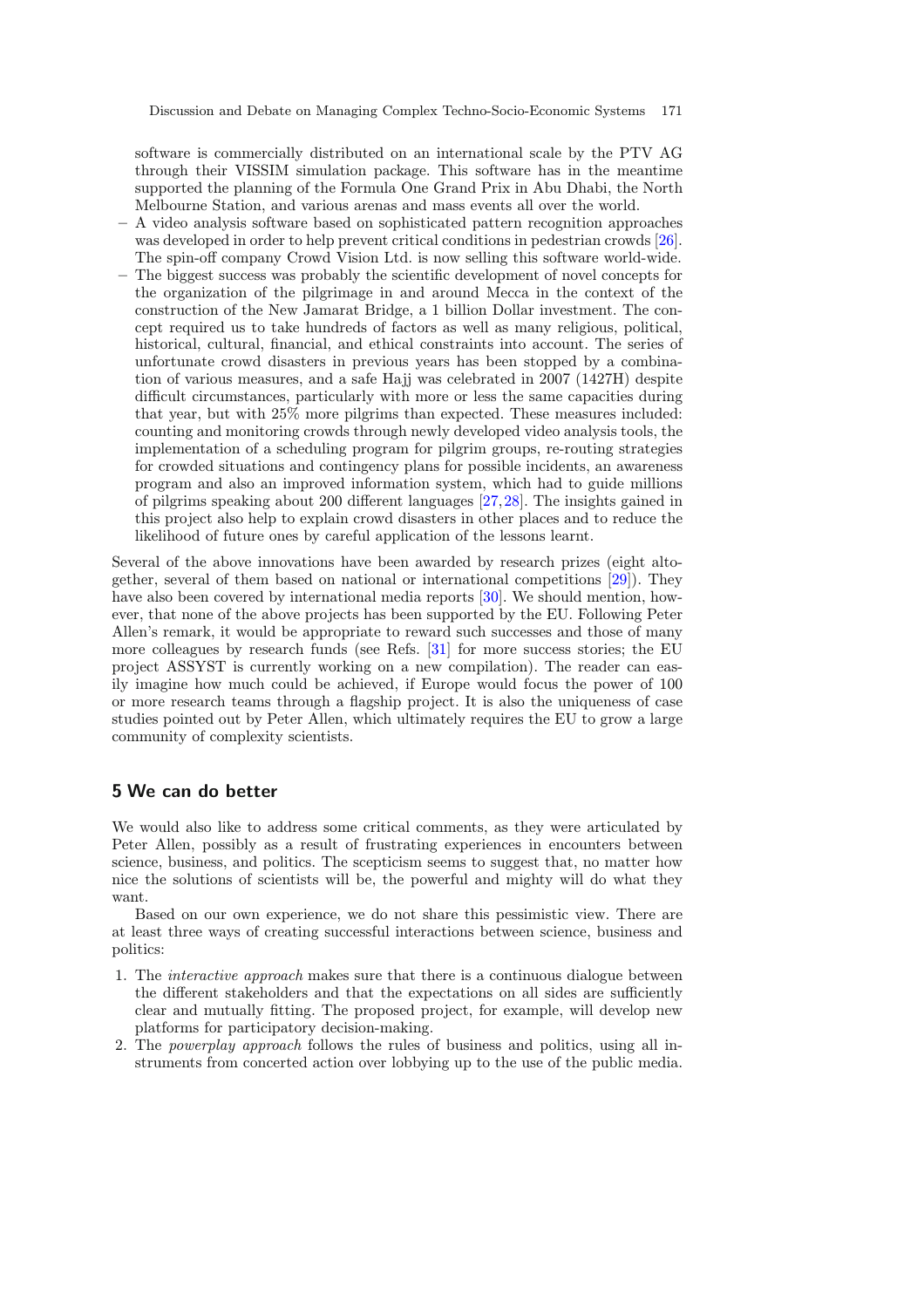In fact, the web2.0 offers social media such as twitter and facebook and thereby facilitates coordinated activities, which empower people who have previously been excluded from political participation.

3. The contingency plan approach explores alternative solutions for future crises and is prepared for the moment when decision-makers run out of reasonable options and need help.

Given the large public spending deficits of most Western countries as a result of the financial crisis, the latter case will become more and more common. New solutions will be needed and sought after. We also believe that the scientific and technological ability to explore and illustrate the implications of different policies (including their long-term and side effects) will have an impact on decision-making, particularly where the complexity of the system exceeds the limits of our intuition and imagination. Furthermore, we point out that the envisaged project will explore new institutional and system designs, including collective decision mechanisms leading to better outcomes (e.g. avoiding undesirable herding effects). Finally, it will sooner or later become possible to measure the impact of decisions on individual and social well-being. This will be a precondition for limiting selfishness and increasing fairness (basically in the same way, as possibilities to quantify environmental impacts enabled people to protect their environment more efficiently.)

#### 5.1 Possibilities and limitations of attempts to predict techno-socio-economic dynamics

We agree that limits of predictability [\[32\]](#page-21-5) are an issue in complex systems, particularly socio-economic systems. However, it is currently not known where these limits are and what they depend on (see also Sec. [5.1.2\)](#page-10-0). Due to their principal importance, these limits and conditions need to be scientifically explored (as well as, by the way, the limits of manageability of socio-economic systems). Section 4.2.3 of Refs. [\[33\]](#page-21-6) partially addresses these issues. It gives examples for social laws and for long-term, short-term and no predictability in time. It also discusses different methods to improve the system performance in all these different cases. Moreover, Section 4.2.2 [\[33](#page-21-6)] explains, based on results of a laboratory experiment, how information systems can be designed such that social adaptation does not invalidate model predictions. This strongly questions the generality of Peter Allen's claim that "the reflexivity of agents means that they will change their behaviour according to the outcomes predicted by any model, which will invalidate its predictions."

Furthermore, Ref. [\[15\]](#page-20-14) argues that forecasting capability is not a good measure for the usefulness of models, but testable model implications are. While in socioeconomic systems it is often not possible to determine the exact time when something will happen, in many cases it is still feasible to say what events are likely to happen and in what sequence (see Fig. [1](#page-19-0) and Ref. [\[33](#page-21-6)] for details). Putting it differently, the envisaged project does not claim to come up with precise forecasts of the future, but it will be able to explore possible futures [\[33\]](#page-21-6) and to detect warning signs of certain kinds of systemic instabilities or systemic shifts (such as critical fluctuations). For example, it will be able to answer, which political scenarios will cause less conflict in the Middle East, and similarly relevant and challenging questions.

#### <span id="page-8-0"></span>5.1.1 It's not a mission impossible

From our point of view, the following problems do not form fundamental obstacles for modeling socio-economic systems: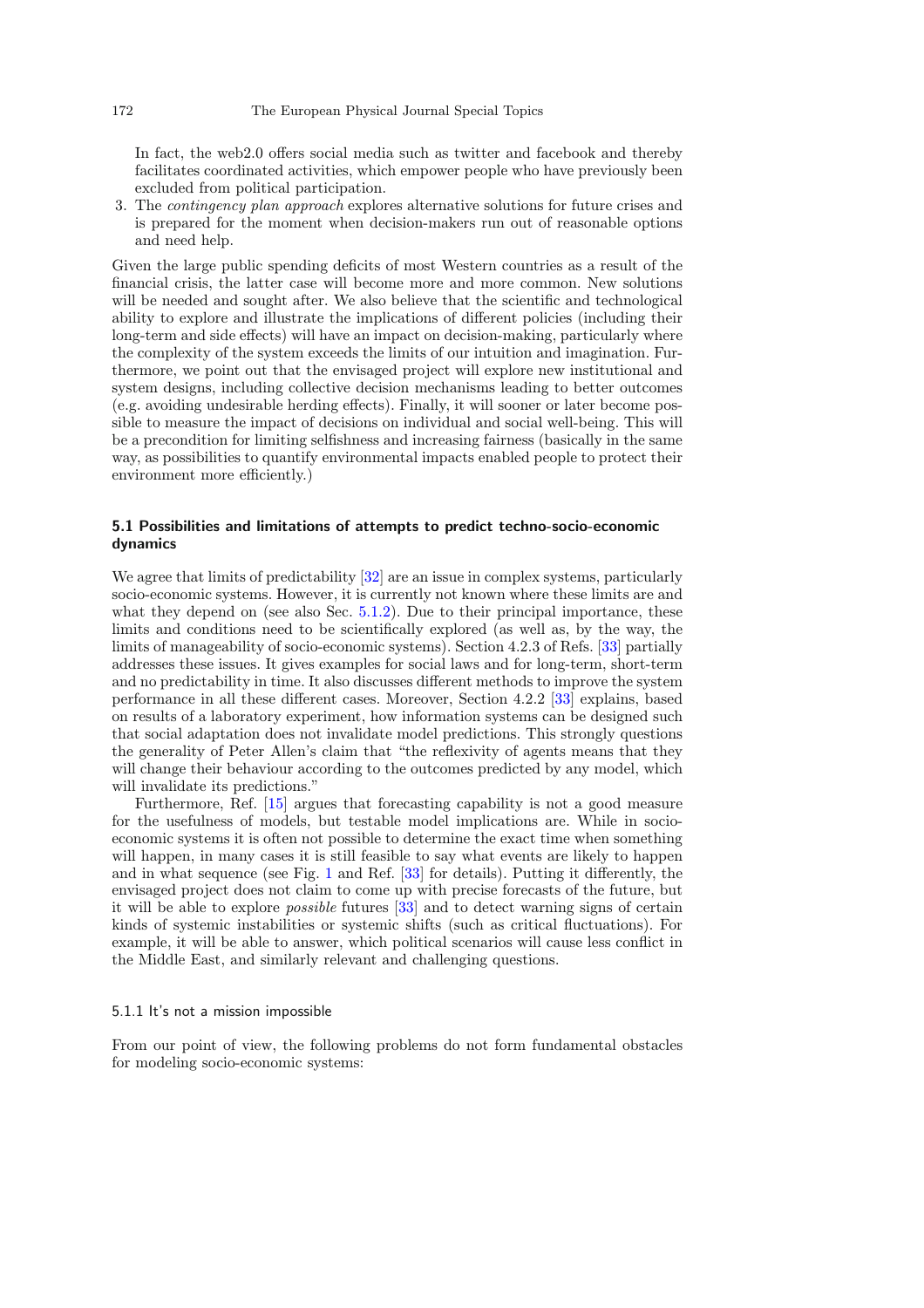- Selfishness, power, unfairness, etc.: These are typical model ingredients (or outcomes) of many game theoretic models [\[35\]](#page-21-7). It should also be feasible to develop models of corruption.
- Collective behavior: Many researchers study models for it and (start to) compare them with empirical or experimental data. Herding effects are well-known and often a result of a lack of orientation (for example, due to information overload). This can also explain financial bubbles at stock markets [\[36](#page-21-8)].
- $-$  Social conflict: Recent models can describe empirical data of conflicts increasingly well [\[37\]](#page-21-9).
- $-$  *Noise effects* (randomness, or fluctuations): They are an ingredient of many models and do not fully eliminate predictability (when the analysis focuses on probability distributions). Moderate noise may even have positive effects on social systems [\[38](#page-21-10)[,39](#page-21-11)]. (Usually, there is an optimal level of noise.)
- $-$  Adaptiveness: The rules governing social dynamics may be subject to change, but such changes can, in principle, be incorporated in models, even though they are hard to anticipate (but one may simulate and explore many possible, "parallel" worlds through scenario analyses).

The following "ingredients" of social systems reduce the level of predictability, but they can still be reflected by agent-based models:

- $-$  There is usually a large *heterogeneity* regarding the preferences and values of people [\[40](#page-21-12)[,41](#page-21-13)]. This implies that one faces statistical issues related to small numbers of entities. As a consequence, the variability may be large and the predictability small, but only in situations where the system behavior can be significantly influenced by individual players. This tends to be the case for political and other entrepreneurs, whose behavior may have singular macroscopic impacts, if the system architecture allows. Yet, even leaders of powerful countries or CEOs of big companies have limited decision power (see Sec. [5.1.2\)](#page-10-0). When the people, staff or customers oppose their decisions, their influence can melt away quickly, as various recent and historical examples have shown. Despite large differences in the histories of countries, there are global economic and political trends that impact them sooner or later as a result of the exchange of goods and ideas and the competition between systems.
- $-$  Creativity, innovation, novelty, and surprise are common features of social systems, which deserve further exploration. However, it is not impossible to mimic such features by combining random variations with evolutionary algorithms. Based on the previous argument, it is likely that these features become systemic only rarely, when the system shows critical behavior [\[42\]](#page-21-14). For example, innovations are more likely to occur, when there is a pressure for innovation and, importantly, and more likely to spread when the time is ripe for them.
- Reflexivity is a problem insofar as it often tends to be individualistic, i.e. world views of different people may diverge, and this may trigger different behavior in people. Similarly, economic models considers expectations as driving forces of human activity [\[43](#page-21-15)], and these may largely vary from one individual to another one, depending on the respective previous experiences, etc. Again, this creates mainly a problem of small numbers, while individual perceptions may be modeled by individual, experience-dependent filters.
- Emotions such as likes, dislikes, jealousy, etc. influence the behavior of people. While we still lack a fully satisfactory mathematical theory of emotions at the moment, emotions are largely responsive and stereotypical [\[44](#page-21-16)], and there is some progress in modeling them [\[45](#page-21-17)] as well as in the data-driven analysis of collective emotions [\[46](#page-21-18)[–48](#page-21-19)]. Moreover, there is empirical evidence that people use fast and frugal heuristics most of the time, when decisions must be taken in a complex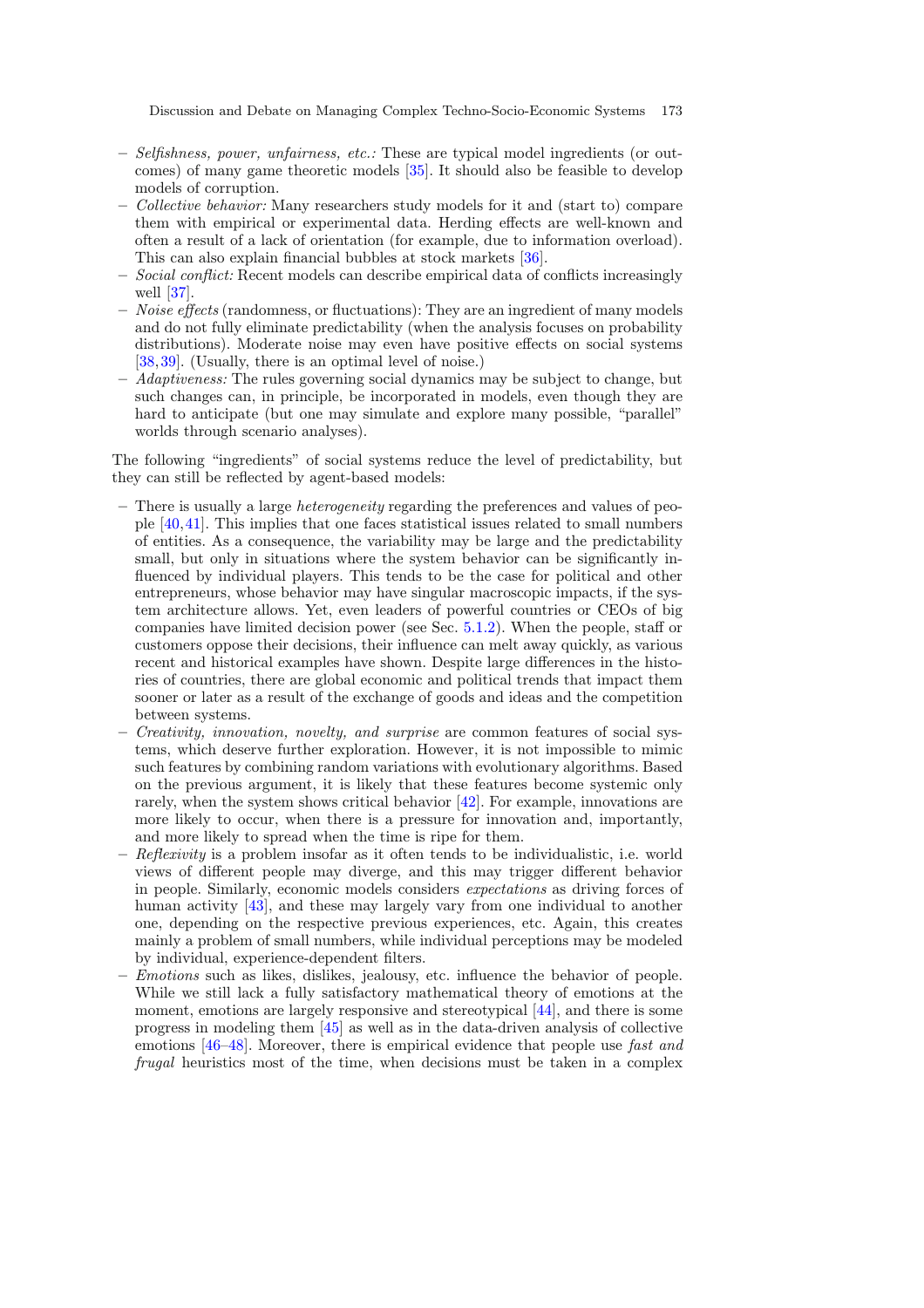world [\[49,](#page-21-20)[50\]](#page-21-21). Furthermore, modern research fields such as behavioral or cognitive economics [\[51](#page-21-22)[–53\]](#page-21-23) and behavioral finance [\[54](#page-21-24),[55\]](#page-21-25) are trying to shed new light on laws of "irrational" behaviors of people. Some research labs specifically focus on the computational modeling of emotions [\[56](#page-21-26)], and there are even new decision theories, which explain a number of cognitive biases, which have questioned models of rational decision-making before [\[57](#page-21-27)]. Today, one can even buy agentbased software that mimics emotional features of human characters and responses to emotions [\[58\]](#page-21-28). In fact, why should it not be possible to reflect features such as subjectivity, reflexivity, and cognitive complexity by agents with a small simulated brain and an experience-based individual learning dynamics?

Many of these points have been considered in different places of the Visioneer White Papers and in Ref. [\[16](#page-20-15)]. They qualify the proposed project as a project addressing grand fundamental challenges, thereby meeting the criterion of high risk research demanded from flagship projects. The models that can be explored with agent-based simulations will certainly be able to overcome limitations of current mainstream models based on the paradigm of the "homo economicus" as a "perfect egoist" [\[16](#page-20-15)]. This approach fits well into reflections of Jean-Claude Trichet on the nature of monetary policy non-standard measures and finance theory during his opening address at the European Central Banking Conference in Frankfurt on November 18, 2010, where he stated: "... we have to think about how to characterise the homo economicus at the heart of any model. The atomistic, optimising agents underlying existing models do not capture behaviour during a crisis period. We need to deal better with heterogeneity across agents and the interaction among those heterogeneous agents. We need to entertain alternative motivations for economic choices. Behavioural economics draws on psychology to explain decisions made in crisis circumstances. Agent-based modelling dispenses with the optimisation assumption and allows for more complex interactions between agents. Such approaches are worthy of our attention."

#### <span id="page-10-0"></span>5.1.2 Increasing predictability by a micro-macro link and social norms

Another difficult, but solvable challenge results from the current lack of a micro-macro link, i.e. a theory that connects the individual, micro-level behavior with the aggregate, systemic behavior on the macro-level, and the feedback of the macro-behavior on the micro-level. Such a micro-macro link is needed to understand (first-order and second-order) emergence and multi-scale behavior in socio-economic systems. In fact, as has been found in physics, closing the loop by considering feedback effects in the system can increase the predictability of models for complex systems, particularly in non-equilibrium situations. This is, because nonlinear interactions of many system elements reduce the relevant degrees of freedom. For example, the flow of a gas containing thousands of billions of molecules may be characterized well just by a density equation, a velocity equation, and an equation for thermal conductivity.

It would indeed be too pessimistic and even wrong to assume that the human element just creates unpredictability and chaos. Humans have rather invented a whole set of instruments to make social interactions (more) predictable, which includes laws, contracts, social norms, traditions, and cultural values. In some sense, social norms (particularly internalized ones) may be compared with a "remote control" for people. They let individuals do certain things even if they do not like to do them and abstain from other behaviors even if they like to show them. Social norms may, therefore, be seen as scaffolding of society and analogous to roads in traffic systems. Some researchers even call them the cement of society [\[59\]](#page-21-29). Nevertheless, there are no measurable physical forces behind social norms – everything is mediated via our cognitive system. This makes them hard to measure, and in fact, people are not even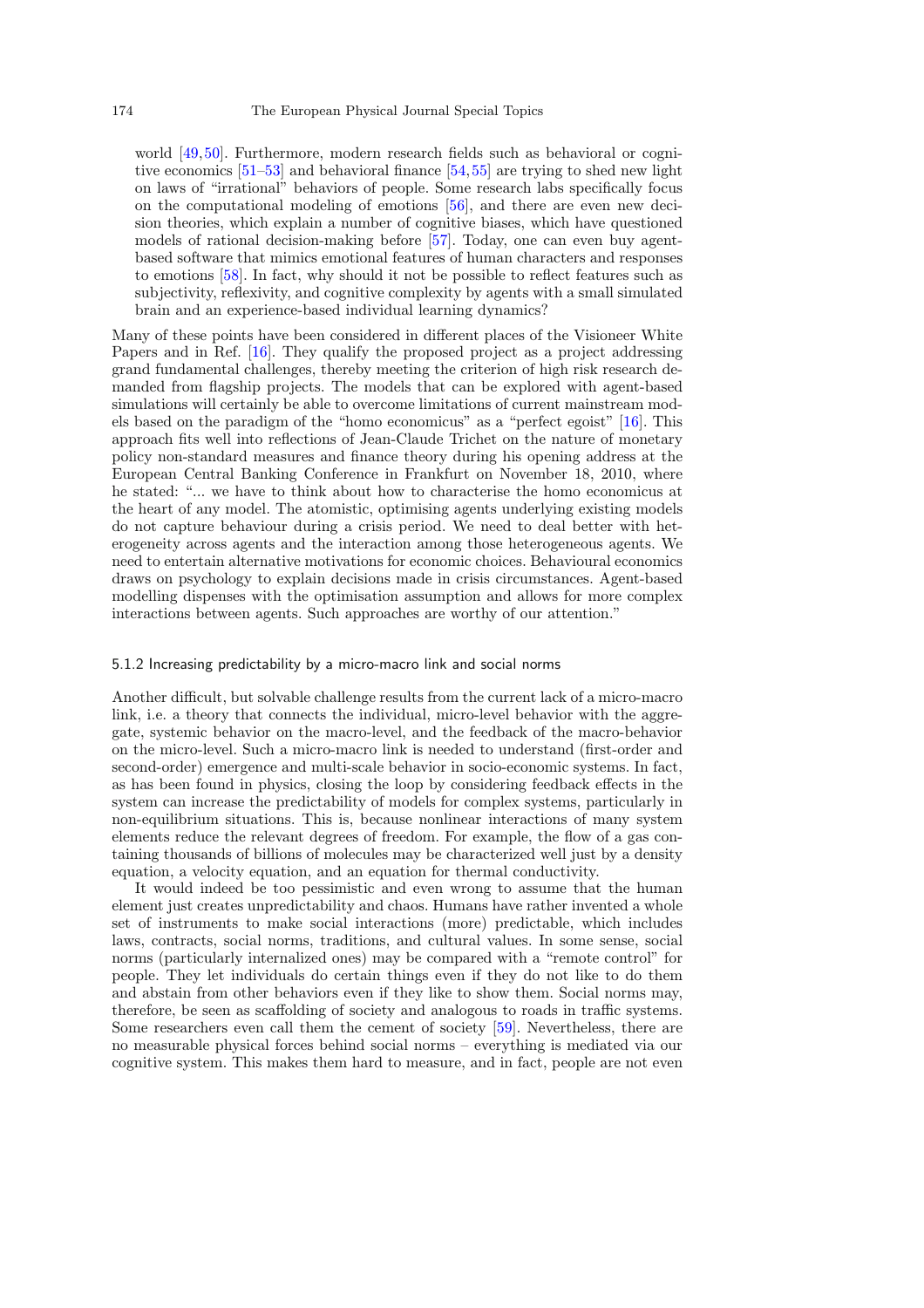aware of most norms. Nevertheless, a large fraction of our behavior is determined by them. In fact, the behavior of individuals in homogeneous peer groups like communes are pretty predictable [\[60\]](#page-21-30). What makes things difficult from a modeling perspective is that people in heterogeneous environments have learned different norms and follow different values, depending on their respective background, education, and experience. However, in homogeneous social environments, e.g. certain peer groups, communes or villages, a large fraction of public activity is quite regulated and predictable.

#### 5.1.3 Social uncertainty principle and non-classical social theories

All the above arguments do not mean that we underestimate the difficulty of making scientific breakthroughs in the modeling of techno-socio-economic systems, but some promising advances have recently been made with agent-based computational models, which shed new light on self-organization processes in social systems and emergent phenomena [\[61](#page-21-31)[–63](#page-22-0)]. Some people compare the nature of the afore-mentioned nonclassical behavior of social systems with quantum mechanics, where an "uncertainty principle" prevents the prediction of the exact course of an individual particle. They wonder, why it should not be possible to develop a non-classical theory of complex techno-socio-economic systems. Finding such a theory (and one that is more realistic than the theory of the "homo economicus" (the "perfect egoist") will be hard, but progress is promoted by the availability of new data sources.

Indeed, understanding the forces that keep societies together and how to manage them in a sustainable way belongs to the greatest unsolved scientific challenges of our century. However, given suitable model assumptions, the special features of social systems mentioned in Sec. [5.1.1](#page-8-0) can all be mimicked by agent-based models, and their implications can be tested through scenario analyses in multi-level computer simulations [\[33](#page-21-6)]. The development of realistic hypotheses and the verification of the models, however, requires suitable empirical and experimental data. The relevance of social data mining and social super-computing follows from this (and the large number of possible scenarios).

#### 5.2 Paradigm shifts in computational social science and real-time forecasts

Following the advent of computers, the natural and engineering sciences have enormously progressed. Computer simulations have been used to facilitate and understand interactions of physical particles and make sense of astronomical observations, to describe many chemical properties ab *initio*, and to design energy-efficient aircrafts and safer cars. It would be very surprising, if computers would not be able to make significant contributions to a better understanding of social and economic systems as well. In fact, computer models can naturally complement classical research methods in the socio-economic sciences. For example, they allow one to test whether mechanisms and theories proposed to explain certain observed phenomena are sufficient to understand the respective empirical evidence, or whether there are gaps or inconsistencies in our understanding. Morever, they allow one to investigate conditions, for which analytical solutions cannot be found, and therefore to go beyond the idealizations and approximations of many rigorous models. The study of realistic models and parameter ranges is often not possible without the use of numerical analyses.

Computers are also central for the process of turning data into knowledge. The transition from data-poor to data-rich social sciences will facilitate not only the calibration, but also the verification and improvement of models, and furthermore datadriven modeling. The corresponding research path has, for example, been recently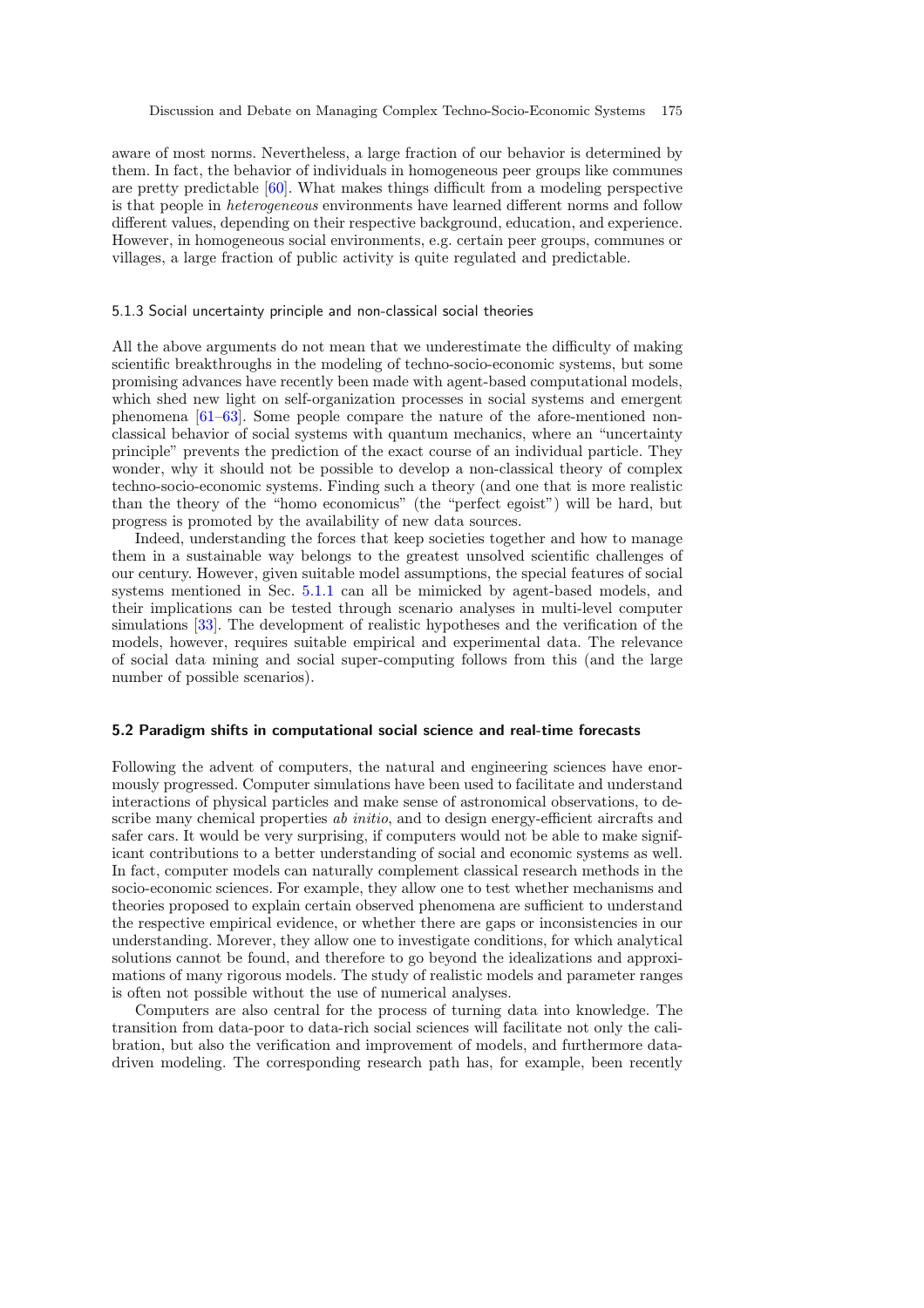taken in the area of pedestrian and crowd modeling [\[64](#page-22-1)[,65](#page-22-2)], and it is likely to succeed in other areas as well. Furthermore, reality mining will be able to provide data in real time, allowing one to integrate measurement and simulation, or to perform on-line calibration. Furthermore, it facilitates a better predictability (in particular the timely determination of advance warning signs) and the avoidance of destabilizing delays and inappropriate measures taken in response to delayed information (delays are a major problem in the efficiency of disaster response management and mitigation). In this connection, a recent breakthrough is Google Flu Trends [\[66\]](#page-22-3), which managed to establish a real-time analysis based on particular Google searches. A recent publication even topped this: Using particular properties of the spreading dynamics in networks, the authors have shown how to reach a two-week forecast based on "health sensors" [\[67\]](#page-22-4). Such successes were totally inconceivable only 2 years ago.

#### 5.3 Fundamental aspects of predictability and scientific paradigm shifts

The idea that techno-socio-economic systems would behave in a completely unpredictable way is exaggerated and misleading. Would it be true, then politics, management, and advertisements would not make any sense. In fact, recent empirical work has revealed regularities in human behavior  $[68-71]$  $[68-71]$  and in human history [\[72\]](#page-22-7). For example, a recent "thermodynamic" theory formulates conditions under which hierarchical systems turn into democracies [\[73](#page-22-8)[,74](#page-22-9)]. Moreover, prediction markets have established themselves as a useful forecasting tool that outperforms classical market analyses and opinion polls [\[75](#page-22-10)]. It is also well-known that the position in a social interaction network determines the level of influence and a number of other features [\[76](#page-22-11)]. Furthermore, social interactions in space are quite well predictable, including crowd behavior and vehicle traffic [\[65](#page-22-2),[77\]](#page-22-12). Finally, forecasts regarding the exploitation of natural resources seem to be more reliable than expected [\[78](#page-22-13)].

Due to the variability of human behavior, forecasting *individual* behavior will remain hard or impossible. However, this is anyway not a goal of the envisaged project. We are rather interested in exploring the possible macroscopic dynamics of technosocio-economic systems, which results from the many non-linear interactions in them. Such macroscopic behavior still requires probabilistic approaches, but provides better perspectives for a scientific description, as discussed above.

It is very important to realize that despite the probabilistic behavior of a system that naturally limits its predictability, this has not prevented the development of useful models in other areas: Quantum systems, turbulent flows, and chaotically behaving systems are all characterized by limited predictability, but nevertheless they have been much better understood with mathematical and computational approaches. In fact, once the laws of quantum mechanics had been revealed through a difficult process requiring good intuition and a lot of experimental data, this created a major paradigm shift in science. Today, quantum theory has evolved into a most powerful and useful tool, that has led to numerous technical breakthroughs (laser, semiconductors, novel nanomaterials...) even though the very foundations and limits of the theory are still not fully understood.

### <span id="page-12-0"></span>6 Bringing quantitative and qualitative research together

Some of Juval Portugali's comments indicate scepticism regarding a narrow "positivist approach"  $\acute{a}$  la "social physics" or "social engineering", which so far has not fulfilled the expectations in it, paving the way for "critical (social) theory". By pointing out that "science is a double edge sword", he is underlining the "dark side of technology",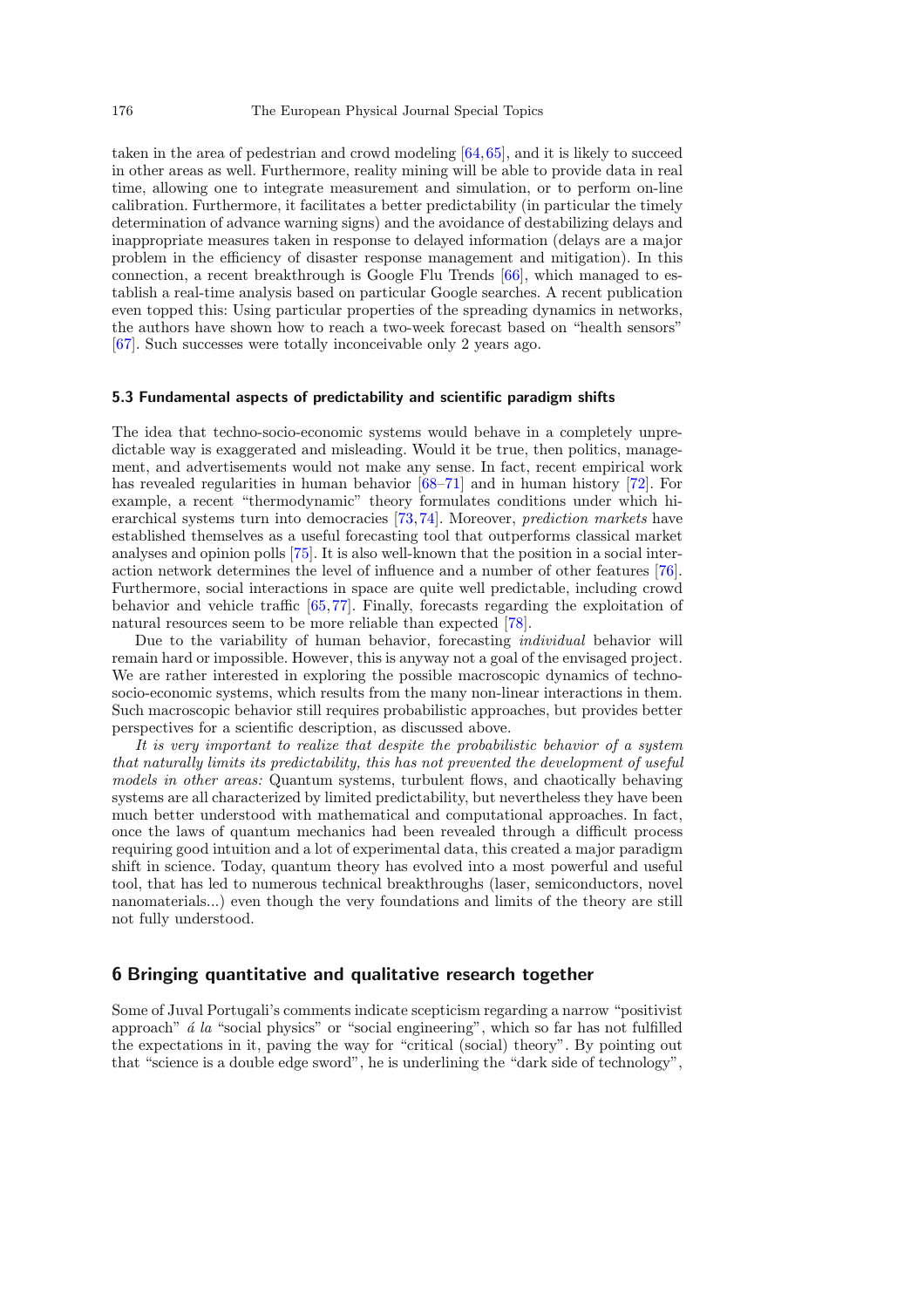which has not only helped to solve problems, but also "reinforced and magnified" other problems. Hitherto 'unsolvable' social problems would be "rooted ... in the very sociopolitical structure of society" and the fact that "a lot of science ... were first designed for military purposes ... and only at a later stage were 'released' to be applied to civil purposes". Therefore, he concludes that "more/better knowledge is not a guarantee for a better society" and that complexity theories tell us that "pressing social issues will not be solved by the power of technology alone". Nevertheless, Juval Portugali also underlines that "Complexity theories of society evolved in the last two and a half decades ... [and] can ... be seen ... as the second attempt to develop a science of society – this time ... on the basis of two strong and interrelated foundations: the new theories of complexity and the progress made in information and communication technologies." They would "suggest new forms of human behavior, communication, governance and planning." In this connection, he points out that one should not underestimate "the important role of the qualitative ... the quantitative should go hand in hand with the qualitative."

We actually agree with all the above points and are fully aware of them, as we will elaborate in the following:

- $-$  References [\[15\]](#page-20-14) and [\[16](#page-20-15)] discuss a number of different research traditions and, underlining their complementary value, even if the approaches and implications may sometimes be incompatible. These papers also discuss the potentials and limitations of a "social physics" approach. "Social engineering" is not proposed by us. We promote participatory decision-making and explicitly point out that the concept of "control" is not appropriate for social systems. The novel, complexity-inspired concept of guided self-organization appears to be better suited [\[79](#page-22-14)]. Nevertheless, there is no doubt that different societies have different social institutions, and that they promote different social outcomes. In fact, politicians and business people are changing institutional designs all the time. This is, for example, demonstrated by the development of the European Union or of financial markets. There is also a new systems debate that compares Western and Eastern societies in the light of the fast economic growth of the latter. If one considers the "very socio-political structure of society" as the root cause of apparently unsolvable social problems, as Juval Portugali does, it is only consequent to ask for systemic weaknesses and for alternatives. In fact, we consider this as part of the scientific challenge. Therefore, our research addresses public goods problems [\[80\]](#page-22-15) as well as deficiencies of collective decision-making processes [\[81\]](#page-22-16) and markets [\[39](#page-21-11)[,82\]](#page-22-17). Based on complexity science, we have also discussed common fallacies behind some of today's attempts to govern social systems [\[79](#page-22-14),[82\]](#page-22-17).
- The first Visioneer White Paper states that "many of the grand challenges mankind is facing in the 21st century are either of socio-economic nature or involve human factors in a substantial way... Many of these challenges cannot be solved by technology alone, but require us to understand the collective social dynamics as roots of these problems and key to their solution." In fact, problems such as wars and financial crises are recurrent phenomena and involve both, problems of individual and collective decision-making. Problems like these require clearly a non-equilibrium and complex systems perspective. While World War II can be analyzed from a variety of different viewpoints, it is likely that such events result from the buildup of stress in the system. For example, previous wars and a financial crisis have created conditions that allowed extremist positions to spread among the population, a problem that appears to be quite typical. Furthermore, while the recent revolutions in Tunesia and Egypt have apparently been triggered by high food prices, they would not have been possible without collective social behavior as it was facilitated by new ICT systems such as twitter and facebook.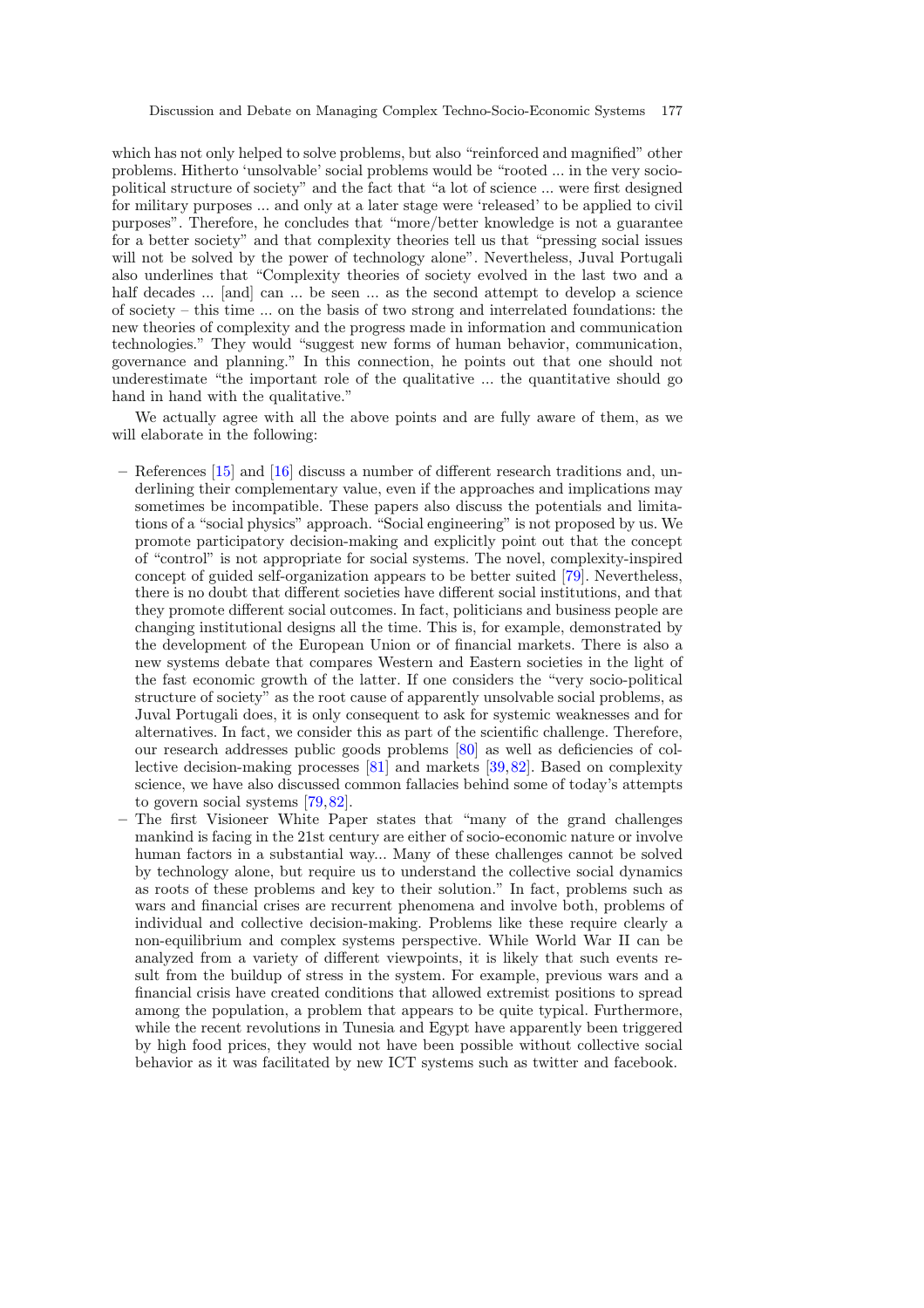- The concern that scientific and technological innovation may be used by the military before it becomes available for civil purposes is probably shared by many people. In fact, it stresses the need to perform a project like the envisaged one under public sponsorship and democratic control, before single countries or companies take over control. The public must know what can be done with today's and future technologies and data. Without such knowledge, politics will not be able to assess potential dangers and take decisions required to protect fundamental human rights like privacy, pluralism ("socio-diversity") and the freedom of decision-making.
- The "double edge" of science and innovation has been discussed in Ref. [\[83](#page-22-18)]. This work shows that, in order to avoid finite-time singularities due to an everaccelerating innovation dynamics, one would have to avoid super-exponential growth processes by inhibitive, regulartory feedback processes. The first Visioneer White paper (and also the second one) make it quite clear that the unreflected and uncontrolled development of new ICT systems can have quite harmful side effects for society. This implies that innovation by itself is not necessarily a good thing, but it should be guided by the goal of increasing human well-being in a sustainable way. Therefore, we are strongly committed to paying particular attention to such issues (see Sec. [4.1\)](#page-4-0).
- Regarding what can or cannot be scientifically achieved, one cannot argue from a historical perspective  $\acute{a}$  la "attempts to describe social systems in a quantitative way have always failed in the past". Such projections from the past in the future do not prove anything. In fact, science has again and again managed to solve hundreds of years old mathematical, physical, medical, and technical problems, and the same actually applies to socio-economic systems (take the invention of social networking and eGovernance tools, or insurance, for example). In the social sciences, many promising research directions have not been systematically explored, yet. For example, there are very few applications of complexity and systems theory, or of evolutionary and ecological concepts to governance and economics so far. Finding new solutions requires to leave old paths and to think out of the box. For example, there are promising recent attempts to model social structure and dynamics mathematically as results of self-organization or spontaneous emergence, based on the non-linear interaction of heterogeneous individuals in space and time, considering social networks and fluctuations [\[61](#page-21-31)[–63\]](#page-22-0).

The classical approach of working in disciplinary silos is obviously not appropriate to address systemic questions. One facet of this is that we need to combine quantitative and qualitative approaches, as demanded by Juval Portugali. However, while the qualitative tradition in the social sciences is strong and well established, the complementary quantitative, mathematical direction is just successfully emerging and needs particular support, at least for some time. There is no doubt that certain methods, which have been successfully applied in other sciences, have not been used, taken up or even noticed yet in the social sciences, as pointed out in the Visioneer White Papers. Getting access to data that are required to study the complexity of social interactions (such as MIT's social sensor projects [\[84\]](#page-22-19)) or the development of agent-based computer models that allow us to understand longstanding puzzles in the social sciences are noteworthy progresses. Recently, scientists have also found new ways of measuring human well-being and societal progress, which are better than the gross national product. Overall, with geographic information systems (GIS) and other recent technologies, we are getting a much better picture of society. Projects such as George Clooney's "Preventive Crisis Diplomacy in the 21st Century" [\[85\]](#page-22-20) or the Open Data initiatives in the UK and USA [\[86](#page-22-21)[–88\]](#page-22-22) express the hope that already observation itself could make a difference by reducing conflict and corruption and creating more fairness and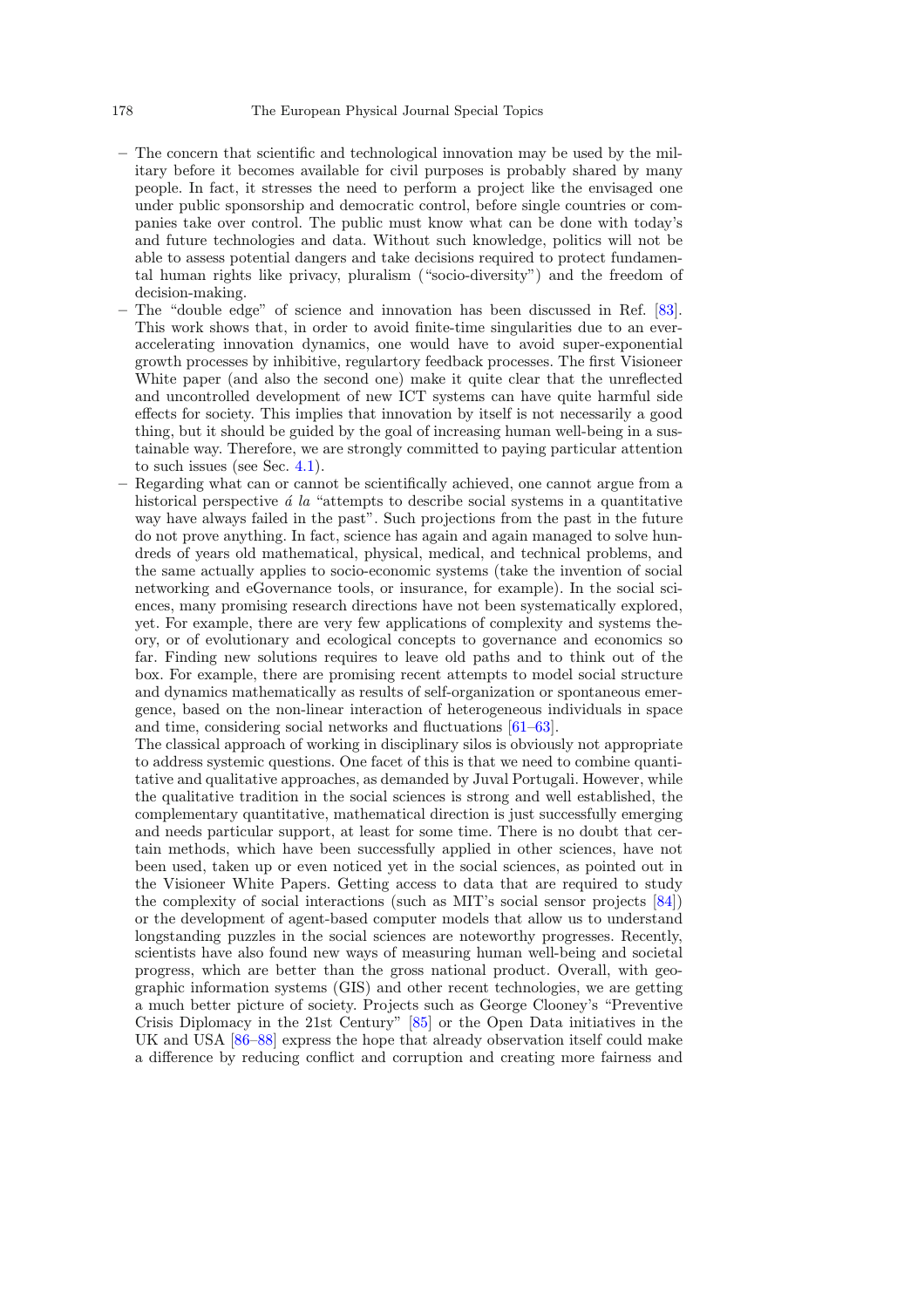justice in the world. Moreover, supporting a better awareness of the impacts of decisions that people take is one goal of the envisaged project. This will allow people to avoid mistakes and undesired side effects. It will also give victims of unfairness more power to fight for their rights and for compensation. Another project goal is to provide participatory platforms to facilitate a better social, economic and political participation.

- We have already made considerable effort to bring together researchers focusing on qualitative and quantitative methods. In fact, a long series of workshops has successfully built a number of bridges to overcome the gaps between previously disconnected research approaches. We are deeply convinced that scientists of different disciplines can profit and learn from each other through multi-disciplinary interactions. The envisaged project will foster further activities along these lines. The project believes that integrating ICT, Complexity Science and the Social Sciences will create synergy effects and a paradigm shift that facilitates a symbiotic co-evolution of ICT and society. Furthermore, we think that, besides providing critical, responsive reflection, the qualitative approach can make, also proactively, many substantial, constructive contributions in a number of fields, for example:
- Qualitative reasoning is the basis of all mathematical or computational modeling attempts. It is required to provide an intuition of the fundamental mechanisms underlying the techno-socio-economic-environmental phenomena under investigation. That is, all quantitative modeling requires good qualitative analysis to build on.
- Besides quantitative measurement, technology impact assessment clearly requires a qualitative reflection of the effects that engineered systems have on individuals and society. Rather than doing such an assessment when a new technology is already widespread, one should make attempts to assess potentials and dangers of new technologies already in their nascent state, as an integral part of the project. Particular attention will be paid to ethical issues.
- Through Hilbert Workshops, quantiatively and qualitatively oriented researchers will discuss together the state-of-the-art and identify crucial open problems and possible solution approaches. We believe that, in general, identifying relevant research questions is fundamental for the scientific success of science. In particular, such joint Think Tanks may help to understand the social mechanisms that drive the evolution and spreading of innovations, norms, technologies, products etc. and scientific challenges related to the questions how to manage complexity or to create systems which find a better balance between top-down and bottom-up processes, between centralized and decentral approaches, or between conflicting interests.
- Such Think Tanks may also come up with new ideas for socio-inspired technologies or the development of techno-social systems, which combine technology with social competence and human knowledge (such as Wikipedia, prediction markets, recommender systems, or the semantic web). The envisaged project will, for example, develop new co-creation tools. It will build virtual and real Participatory Platforms involving large numbers of people to envisage, populate and test possible futures [\[33\]](#page-21-6). In the very simplest case, this method could be applied to explore alternative designs of a city center, railway station, airport or shopping mall, but it could also be used to assess new market designs, decision rules, etc. In other words, humans will be able to try out alternative futures and choose more consciously between them. This is particularly important, as decision-makers in complex systems are often confronted with new, counter-intuitive and hardly imaginable situations. Another example of a novel techno-social system is the "multi-national adapter" or "multi-cultural guide" [\[89](#page-22-23)[,90](#page-22-24)], which will help people with different values, preferences and backgrounds to make each other understandable. It could be imagined as a device that does not only translate in real-time one language into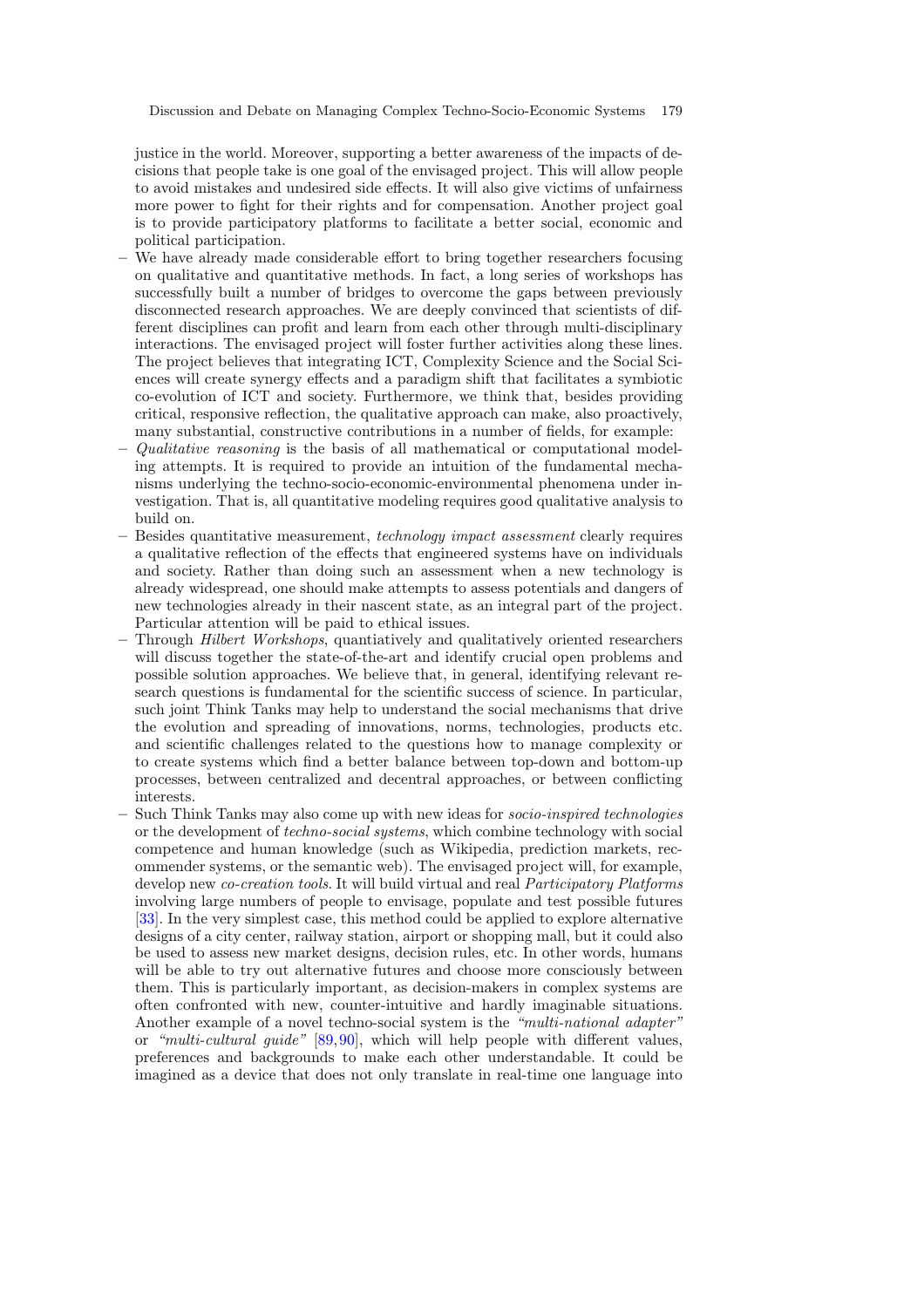another one, if activated, but can also make the individual reasoning and expectations better comprehensible to one another. In this way, it will be a great help for individuals to deal with people they would not understand today.

– The previously mentioned techno-social systems cannot be imagined without qualitative contents. Everything that is not based on abstracted social mechanisms, but on concrete opinions, their evolution, interaction, contents, meanings, interpretations, expectations, etc. require important contributions of the qualitative social sciences and humanities.

Given the large potential for collaborations between qualitatively and quantitatively oriented approaches in the above mentioned and further fields, it is time to overcome disciplinary boundaries [\[15\]](#page-20-14). They seem to make less and less sense.

# 7 Urgency of the envisaged project

The problems that humanity is currently facing are so serious and big that any reasonable effort must be made to overcome them. For example, in a letter of George Soros, dated March 17, 2010, eleven well-known economists and econophysicists concluded: "The financial crisis has not only created huge financial losses. It has damaged the economic system to an extent that several countries are at the verge of bankruptcy, and social systems have become dangerously vulnerable. The problems we have seen may just be the beginning of a larger crisis. The situation may totally get out of control, endangering social peace and cultural achievements."

It is only logical that Peter Allen concludes: "I would also stress the urgency of applying complexity science to human systems..." Similarly, Sorin Solomon states: "I am all for investing (even many billions) in finding the way out of the current troubles of humanity...". It is obvious that the social sciences need more funding in order to get into a position to catch up with the pace of newly emerging societal problems or even anticipate (some of) them. Joshua Epstein of John Hopkins University formulated the need to act even more clearly by saying: "The world is facing epochal changes and crises. Simulating the coupled techno-socio-economic-environmental dynamics on a planetary scale is therefore a project we can't afford not to do." It is our responsibility to explore what we can achieve with new with scientific and ICT breakthroughs that this opportunity offers us. Last but not least, as president of New York's prestigious Columbia University, Lee C. Bollinger stated [\[91](#page-22-25)]: "The forces affecting societies around the world ... are powerful and novel. The spread of global market systems ... are ... reshaping our world ..., raising profound questions. These questions call for the kinds of analyses and understandings that academic institutions are uniquely capable of providing. Too many policy failures are fundamentally failures of knowledge."

It must be stressed that the public investments into the flagship programs would be cheap as compared to the cost of the financial crises (actually, less than 0.1% of the damage caused by it). They would also be much smaller than the investments made into other research fields. For example, the European Fusion Reactor ITER will require about 1.5 billion EUR per year over 10 years (about half of which is provided by the EU). NASA invested 18.7 billion dollars into space science in 2010 alone, and ESA's investments on the European side amounted to 3.75 billion EUR. The CERN required 1.1 billion CHF in 2010 (which is currently equivalent to approximately 0.9 billion EUR). Furthermore, the EU invested about 1.1 billion EUR into nanotechnology from 2007 to 2008. The US Human Genome Project, finally, was funded with approximately 0.9 billion dollar in 2003. Of course, the investments in all these cases extended over long time periods, typically over 10 years (or more).

There are also other reasons why public money needs to be invested into this project now: First, the global competition for the pole position in this area has already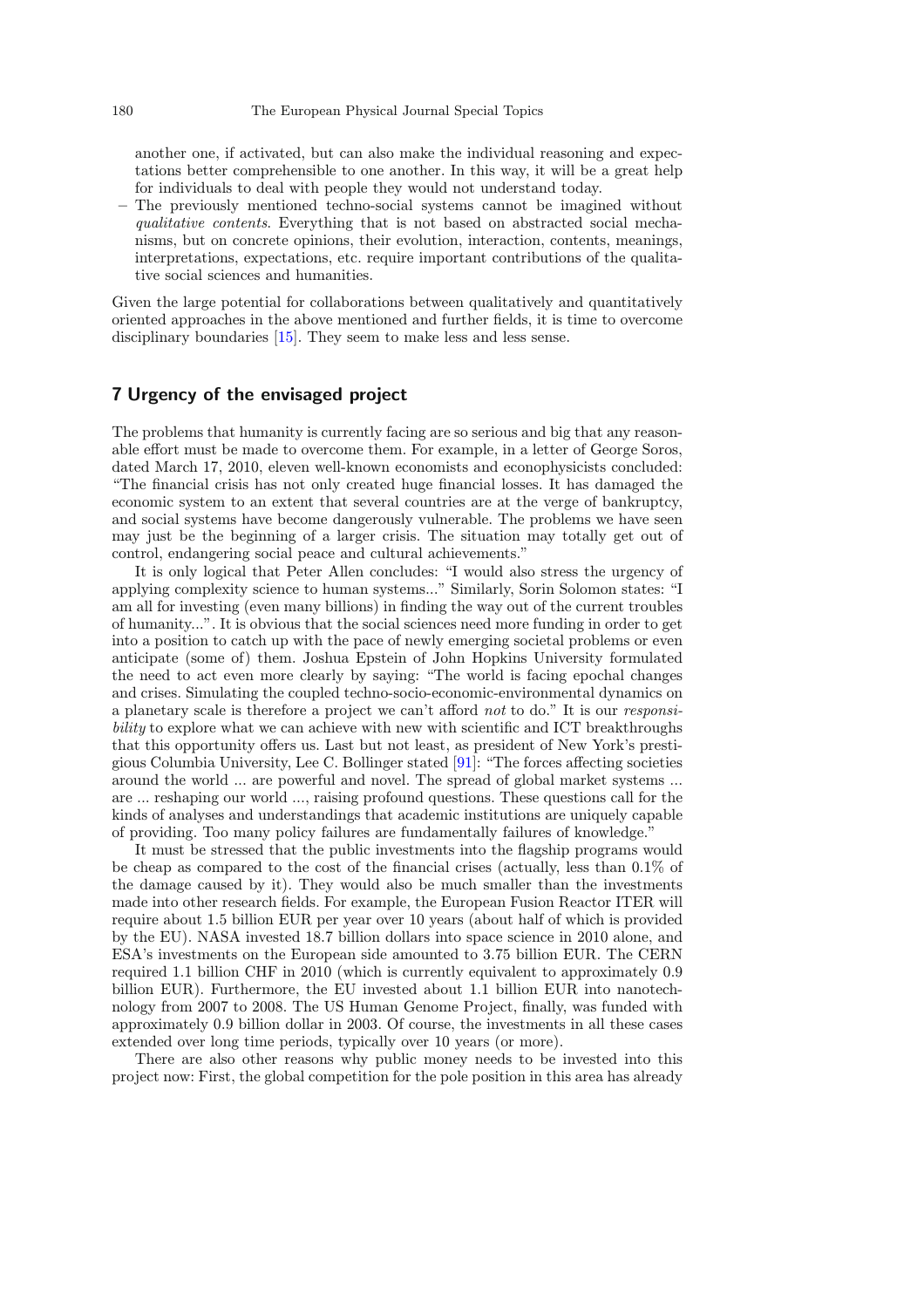started. Second, it should be ensured that inventions along the vision of the proposed project will benefit humanity and not just a privileged minority. In principle, a project of the proposed scale could be performed by certain multi-national companies or the military of a country. However, a project that performs global-scale simulations of societies and economics may have potential impacts on the future of humanity. It should therefore be transparent and publicly supervised, and it needs to rest on a thorough ethical foundation to ensure that the balance in the world is not impaired. Consquently, one must make sure that a trusted public institution like the European Union will be first and set the standards.

# Appendix

#### Short Summary of FuturICT

The ultimate goal of the FuturICT flagship project is to understand and manage complex, global, socially interactive systems, with a focus on sustainability and resilience. Revealing the hidden laws and processes underlying societies probably constitutes the most pressing scientific grand challenge of our century and is equally important for the development of novel robust, trustworthy and adaptive information and communication technologies (ICT), based on socially inspired paradigms.

We think that integrating ICT, Complexity Science and the Social Sciences will create a paradigm shift, facilitating a symbiotic co-evolution of ICT and society. Data from our complex globe-spanning ICT system will be leveraged to develop models of techno-socio-economic systems. In turn, insights from these models will inform the development of a new generation of socially adaptive, self-organized ICT systems.

FuturICT as a whole will act as a Knowledge Accelerator, turning massive data into knowledge and technological progress. In this way, FuturICT will create the scientific methods and ICT platforms needed to address planetary-scale challenges and opportunities in the 21st century. Specifically, FuturICT will build a sophisticated simulation, visualization and participation platform, called the Living Earth Platform. This platform will power Crisis Observatories, to detect and mitigate crises, and Participatory Platforms, to support the decision-making of policy-makers, business people and citizens, and to facilitate a better social, economic and political participation.

FuturICT will involve a range of social sciences from social psychology over sociology and political sciences up to economics, to mention just a few. The cognitive and behavioral sciences ranging from psychology up to behavioral economics and biology are obviously relevant for FuturICT. Furthermore, within the scope of this project, research activities will cover qualitative approaches and ethical issues as well.

### FuturICT's Paradigm shifts in the area of information and communication technologies (ICT)

It must be underlined that the activities envisioned by FuturICT flagship will not be restricted to studying socio-economic challenges by using information and communication technologies (ICT) as a tool. The FuturICT vision will also have fundamental transformational effect on ICT and Computer Science. At the core of the proposed approach is a shift towards a wholistic, complexity science driven view of ICT as as a dynamic, globe spanning system, composed of billions of entities interacting over multiple spatial and temporal scales, interweaved with society in a multitude of ways across different functional and structural layers. Such a shift will lead to three core developments: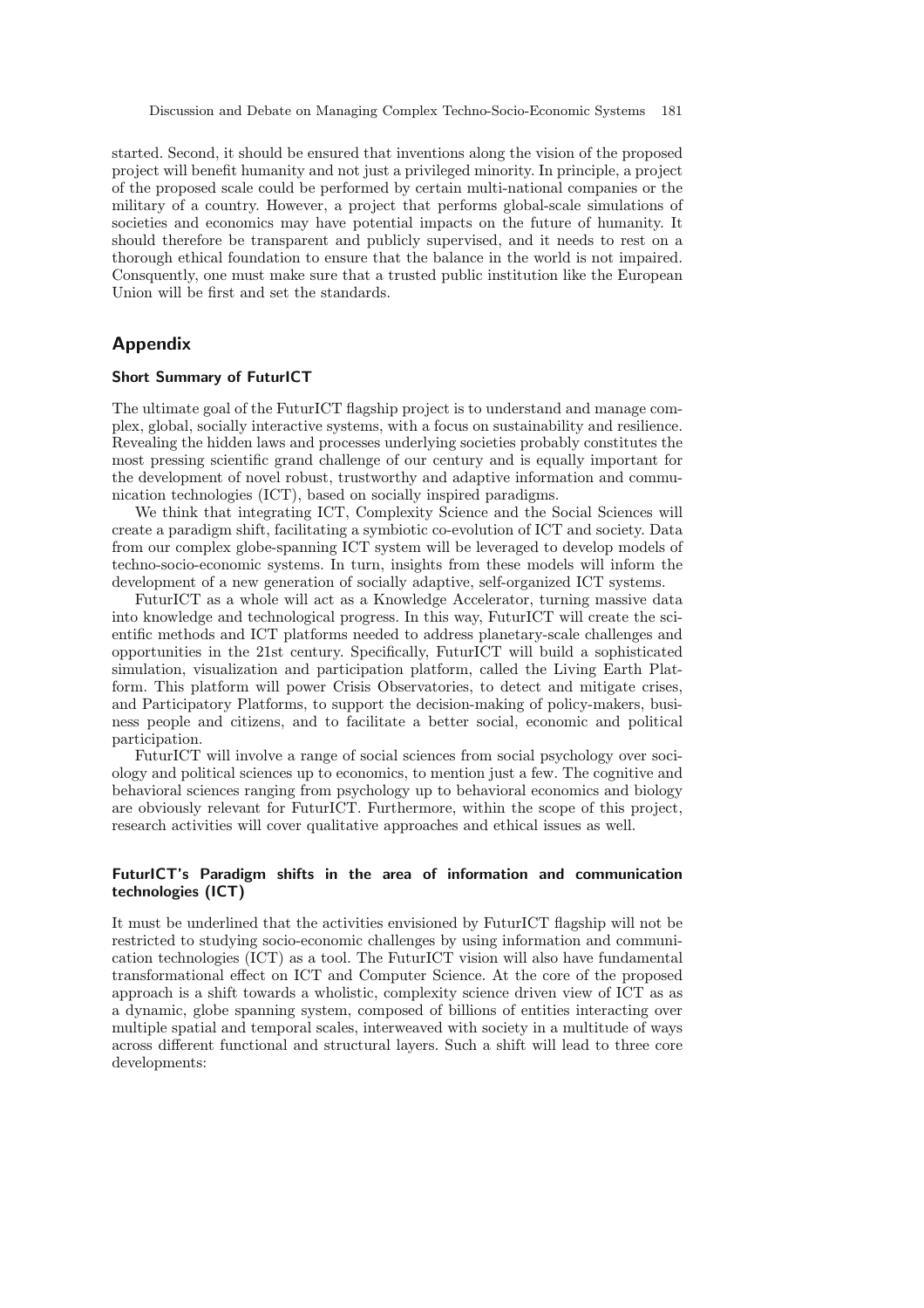- Social Awareness. As ICT technology will help build complex models and predictions related to global social phenomena and structures, the information produced by such models will become an integral part of the system. This will facilitate social awareness, which is a natural extension of the current paradigm of context awareness [\[92\]](#page-22-26). Thus, for example, we envisage the development of global ICT systems generating real-time representations of phenomena such as sociodemographic change, financial and economic instability, the emergence of conflict, mobility patterns, health trends, etc.
- Social Adaptation. One of the most profound ICT developments in the recent years has been the transition from explicit to implicit, situation-driven interaction [\[93](#page-22-27)]. Thus, instead of waiting for detailed, explicit commands from the user, systems increasingly analyze the environment and autonomously take appropriate actions. Examples range from simple location-sensitive mobile applications to cars that can autonomously react to the situation on the road. Building on the concept of social awareness we foresee a transition from a single device reacting to its immediate environment to a dynamic, globe-spanning system reacting to complex social phenomena and collective behaviors on different temporal and spatial scales. Thus, the global ICT system shall be able to adapt to social needs, react to unforeseen events and prevent or mitigate systemic crises. The actions that the system will be able to take will range from reshuffling of resources (e.g information sources, bandwidth, distributed computing resources) to enable better monitoring and management of an emerging crisis or the mediation in and between communities. They will be directed by human-formulated goals and implemented by bottom up, self-organized processes leveraging the systems' social awareness and ability to model complex social phenomena.
- Socially Inspired, Bottom Up Self-Organization. Developing future ICT systems within the above framework faces very similar challenges as organizing a wellfunctioning society, including issues like coordination, cooperation, adaptability, interaction, networking, group or community formation, collective (aggregate) behavior, exchange, integration, differentiation, conflict resolution, stability, resilience, trust, deviance (malicious behavior), (cyber)crime, (cyber)war, innovation, and culture. It is made even more complicated by the fact that the a socially aware and adaptive system can not be viewed as an isolated technical entity. Instead, one must consider the co-evolutionary dynamics of ICT and society at different scales and interaction levels. This leads to a new science of the co-evolution of society and ICT. The use of models and methods resulting from this science has the potential to enhance the flexibility, adaptiveness, reliability, and trustworthiness of complex ICT systems. It represents a novel, socially inspired approach to self-organization in computing.

Considering the fact that Facebook, which exploits the idea of social networking, is now one of the most valuable companies in the world (with an estimated value of 50 billion dollars), highlights the economic potential of socially inspired ICT in an impressive way. However, the much broader scientific vision outlined above requires one to gain a fundamental understanding of the way socially interactive systems work in a sustainable way, which is one of the major scientific puzzles of our times. As already stated by Norbert Wiener: "... Communication is the cement that makes organisations" and, thereby, is a basis of society. As a consequence, it will be necessary to develop a "social information theory", as has been pointed out in the Visioneer White Papers.

Towards the above broad and fundamental paradigm shift, significant advances in a broad range of ICT areas will be stipulated. Classical optimization and control approaches must be replaced by approaches to manage complexity that respect the special character and requirements of techno-socio-economic systems. A new trusted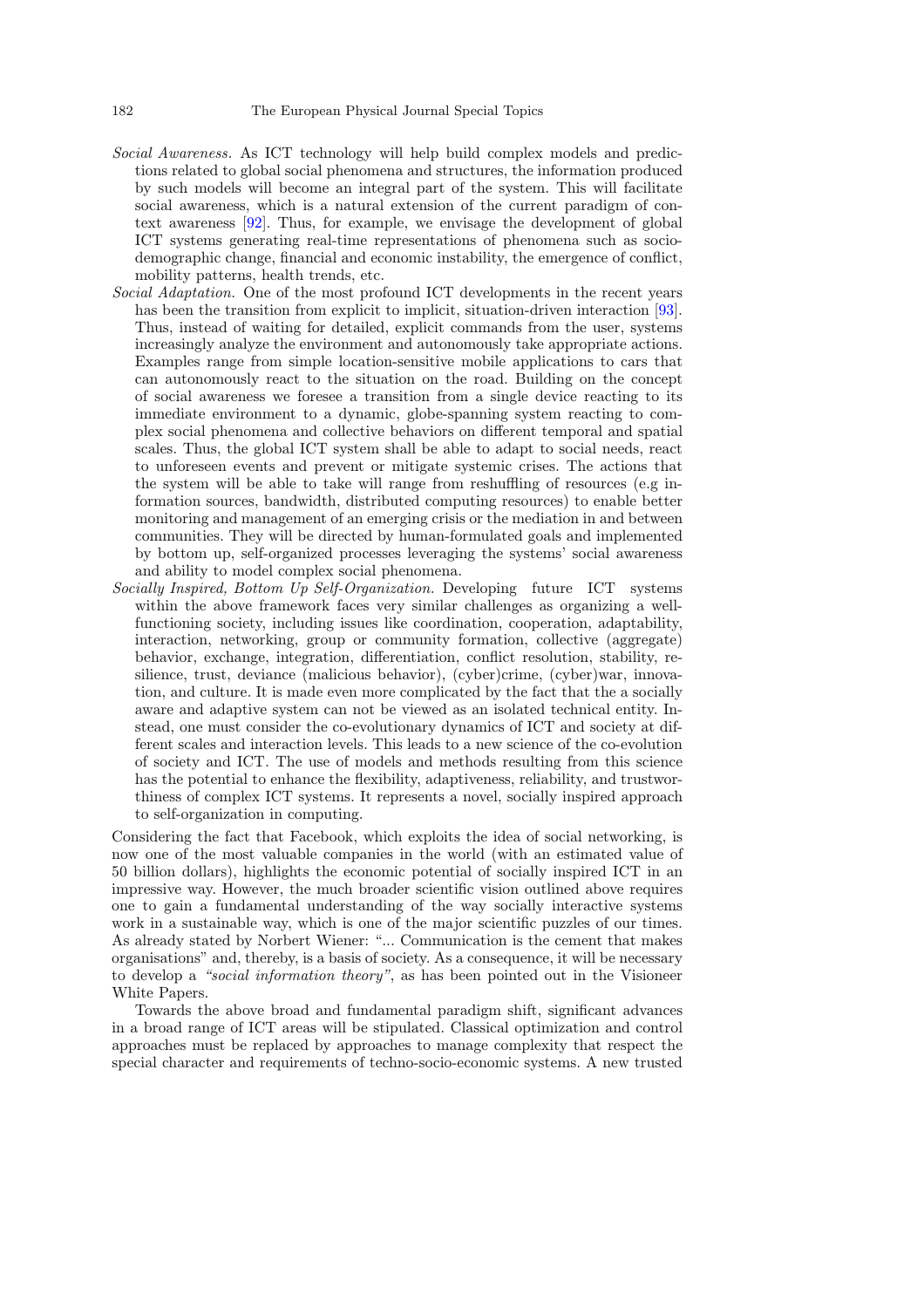<span id="page-19-0"></span>

Fig. 1. Illustration of cascading effects in socio-economic systems, which may be triggered by the disruption (over-critical perturbation) of an anthropogenic system (after Ref. [\[34\]](#page-21-32)). A more detailed picture can be given for specific disasters. Note that the largest financial damage of most disasters is caused by such cascading effects, i.e. the systemic impact of an over-critical perturbation.

web architecture and data management is needed, which give users back control over their data and protects privacy and intellectual property rights. ICT systems must also be designed in ways that maintain socio-diversity and avoid undesirable collective behaviors such as herding effects, which requires to re-think today's recommender systems and mass communication concepts. Machine Learning, Pattern Recognition and Data Mining will all be challenged to extract high-level information from the data present in the system, given the amount, diversity, and dynamic nature of the data sources, the need for distributed bottom-up processing and the extremely large semantic gap that needs to be bridged. There will be a need to develop data-foraging, establishing methods to fill gaps in data required for the models. Similarly, Semantic Technology and Artificial Intelligence in general will have to develop new methods to bridge the gap between high-level goals and corresponding low-level system requirements. High performance computing research will have to develop new types of systems going beyond the focus on linear-algebra-centric problems, moving towards interactive rather then batch supercomputing. At the interface of Agent Technology, Distributed Systems in general, Computer Networks, Control Theory and Complexity Theory, new control mechanisms and models driven by the bottom-up socially inspired paradigm will have to be found. Furthermore, writing applications for the new kind of ICT will require novel concepts in Software Engineering and Data Management, and Digital Libraries. To involve a large ICT community and get access to many interesting datasets, it will also be necessary to build an open modeling and data platform with the possibility to provide commercial incentives and participation. Finally, presenting the data and making the system transparent to the user will require major advances in Visualization Technology, Visual Analytics, and Human Computer Interaction.

In summary, a major ambition of projects like FuturICT is to trigger a scientific paradigm shift by bringing the currently fragmented fields of ICT, complexity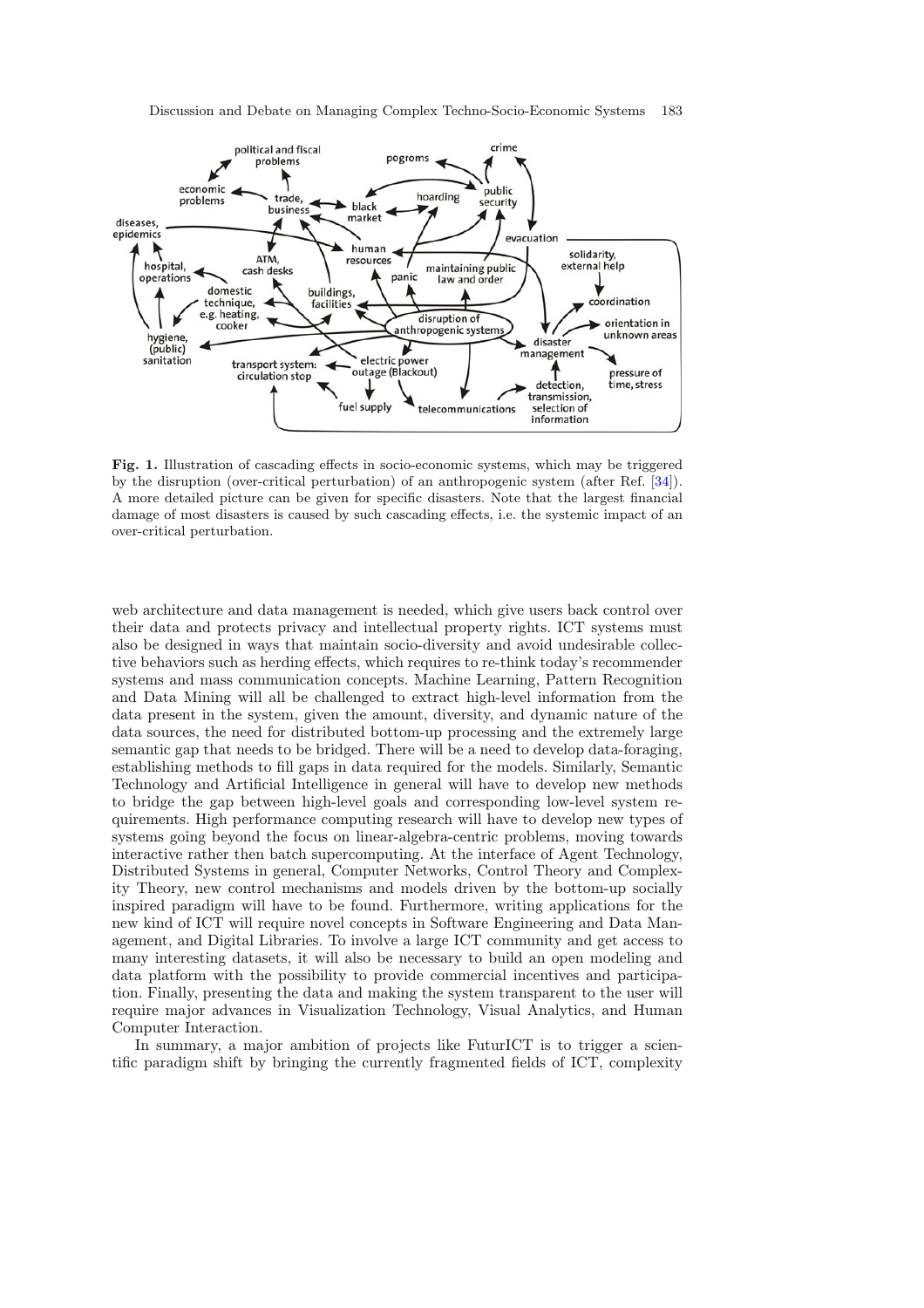science and the social sciences together in a research and development feedback cycle aimed at promoting the beneficial co-evolution of social and information systems (see Fig. [1\)](#page-19-0). A new generation of cooperative, self-organized ICT systems will be developed, which in turn will facilitate a novel data-centered, but theoretically informed scientific approach to global techno-socio-economic systems and vice versa.

A further feedback loop must be created to establish an efficient research cycle involving empirical and experimental studies, data analyses, model building, computer simulations, knowledge extraction, visualization, and systems design. It is important to underline that our proposed project is not aiming at "blind" data mining without theoretical foundations or "naive" super-computing that is not theoretically rooted. Our proposed project is rather oriented at a combination of theoretical, data-oriented (also experimental) and computational research, as this is expected to be the most powerful research approach.

# <span id="page-20-0"></span>References

- 1. P.M. Allen, Eur. Phys. J. Special Topics 195, 137 (2011)
- <span id="page-20-1"></span>2. B.K. Chakrabarti, Eur. Phys. J. Special Topics 195, 145 (2011)
- <span id="page-20-3"></span><span id="page-20-2"></span>3. P. Érdi, Eur. Phys. J. Special Topics **195**, 147 (2011)
- 4. J. Portugali, Eur. Phys. J. Special Topics 195, 153 (2011)
- <span id="page-20-4"></span>5. S. Solomon, Eur. Phys. J. Special Topics 195, 159 (2011)
- <span id="page-20-5"></span>6. S. Thurner, Eur. Phys. J. Special Topics 195, 161 (2011)
- <span id="page-20-6"></span>7. D. Helbing, S. Balietti, From Social Data Mining to Forecasting Socio-Economic Crises. Eur. Phys. J. Special Topics 195, 3 (2011), http://www. visioneer.ethz.ch
- <span id="page-20-7"></span>8. D. Helbing, S. Balietti, From Social Simulation to Integrative System Design. Eur. Phys. J. Special Topics 195, 69 (2011), http://www. visioneer.ethz.ch
- <span id="page-20-8"></span>9. D. Helbing, S. Balietti, How to Create an Innovation Accelerator. Eur. Phys. J. Special Topics 195, 101 (2011), http://www. visioneer.ethz.ch
- <span id="page-20-9"></span>10. Fet Flagships, http://cordis.europa.eu/fp7/ict/programme/fet/flagship/
- <span id="page-20-10"></span>11. A. Comte, The Positive Philosophy of Auguste Comte (W. Gowans, 1868)
- <span id="page-20-11"></span>12. T. Parsons, The Structure of Social Action (Free Press, New York, 1949)
- <span id="page-20-12"></span>13. M. Weber, The Objectivity of the Sociological and Social-Political Knowledge (Free Press, 1904)
- <span id="page-20-13"></span>14. J.S. Coleman, Foundations of Social Theory (Belknap Press, 1994)
- <span id="page-20-14"></span>15. D. Helbing, Pluralistic Modeling of Complex Systems CCSS-10-009 (2010), http://ssrn.com/abstract=1646314(2010)
- <span id="page-20-15"></span>16. D. Helbing, S. Balietti, Sci. Cult. 76, 399 (2010), Special Issue: 15 year of econophysics research
- <span id="page-20-16"></span>17. J. Gleick, Chaos: Making a new science (1987)
- <span id="page-20-17"></span>18. A.E. Douglas, Symbiotic interactions (Oxford University Press, USA, 1994)
- <span id="page-20-18"></span>19. V.I. Yukalov, E.P. Yukalova, D. Sornette, Modelling symbiosis in biological and social systems (2010), Arxiv preprint [arXiv:1003.2092]
- <span id="page-20-19"></span>20. J. Schumpeter, The Theory of Economic Development (Harvard University Press, Cambridge, 1934)
- <span id="page-20-20"></span>21. B.A. Huberman, E. Adar, L.R. Fine, IEEE Secur. Priv. 3, 22 (2005)
- <span id="page-20-21"></span>22. D. Helbing, I. Farkas, T. Vicsek, Nature 407, 487 (2000)
- <span id="page-20-22"></span>23. D. Helbing, T. Seidel, S. Laemmer, K. Peters, in Econophysics and Sociophysics - Trends and Perspectives, edited by B.K. Chakrabarti, A. Chakraborti, A. Chatterjee (Willey, Weinheim, 2006), p. 535
- <span id="page-20-23"></span>24. A. Kesting, et al., Transport. Res. Part C: Emerg. Technol. 16, 668 (2008)
- <span id="page-20-24"></span>25. A. Kesting, M. Treiber, D. Helbing, Intell. Transport. Syst., IEEE Trans. 11, 172  $(2000)$
- <span id="page-20-25"></span>26. A. Johansson, et al., Adv. Complex Syst. 11, 497 (2008)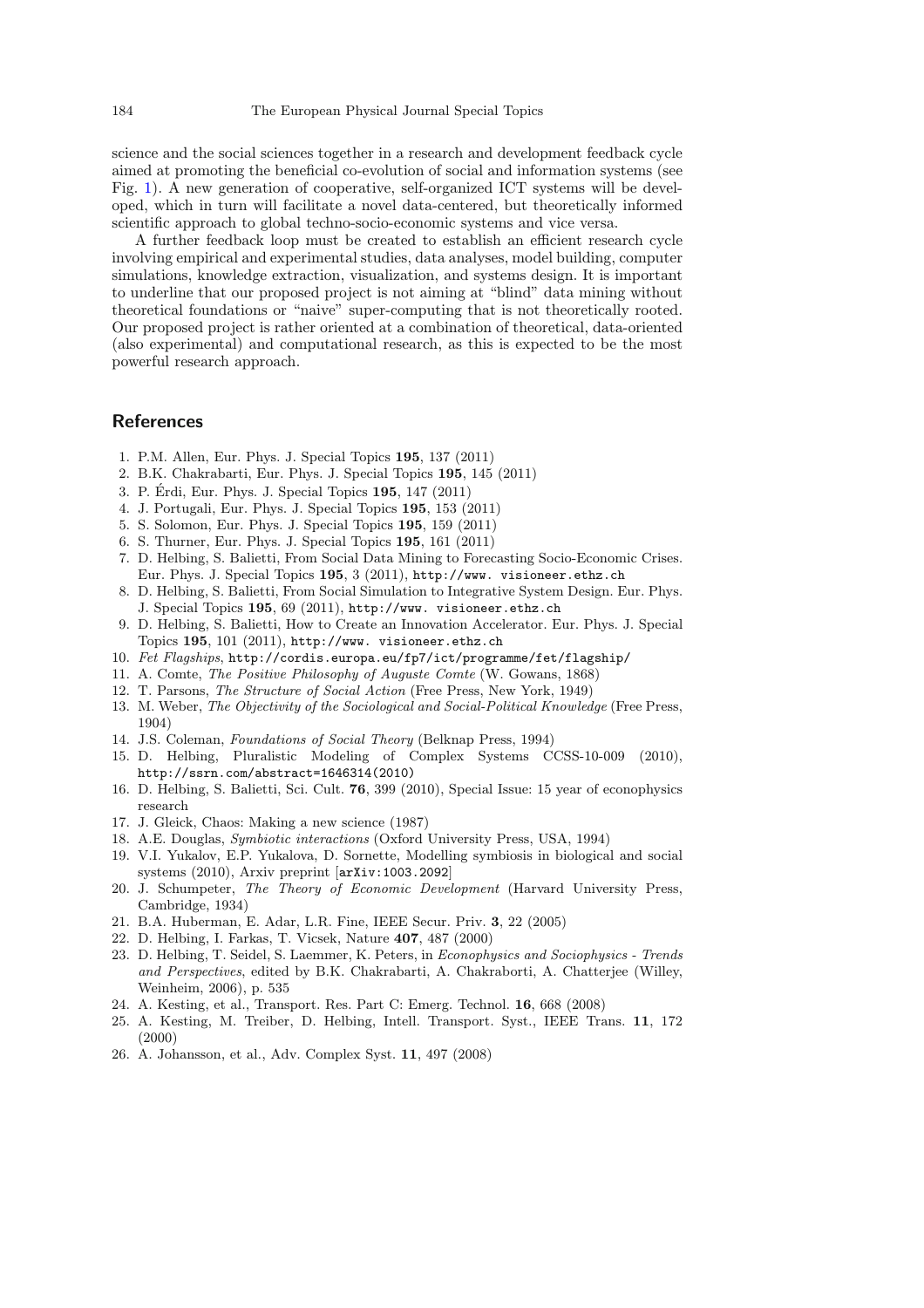Discussion and Debate on Managing Complex Techno-Socio-Economic Systems 185

- <span id="page-21-0"></span>27. D. Helbing, A. Johansson, H.Z. Al-Abideen, Phys. Rev. E (Statistical, Nonlinear, and Soft Matter Physics) 75 (2007)
- <span id="page-21-1"></span>28. Supplementary information to the paper: The dynamics of crowd disasters: An empirical study, http://www.trafficforum.org/crowdturbulence
- <span id="page-21-2"></span>29. Soms: Honors and Awards, http://www.soms.ethz.ch/people/theawards/index
- <span id="page-21-3"></span>30. Soms: Media response, http://www.soms.ethz.ch/news/mediaresponse
- <span id="page-21-4"></span>31. G. Rzevski, Application of Complexity Science Concepts and Tools in Business: Successful Case Studies, http://www.assystcomplexity.eu/success.jsp
- <span id="page-21-5"></span>32. A. Vespignani, Science 325, 425 (2009), http://www.sciencemag.org/cgi/reprint/325 /5939/425.pdf; http://www.sciencemag.org/cgi/content/abstract/325/5939/425
- <span id="page-21-6"></span>33. D. Helbing, S. Balietti, in Social Self-Organization. Opinion Formation, Cooperation, and Norms, edited by D. Helbing (Springer, 2011) (forthcoming)
- <span id="page-21-32"></span>34. D. Helbing, H. Ammoser, C. Kuehnert, in Extreme Events in Nature and Society, edited by S. Albeverio, V. Jentsch, H. Kantz (Berlin, Springer, 2005), p. 319
- <span id="page-21-7"></span>35. E. Fehr, K.M. Schmidt, The Quarterly J. Econom. 114, (1999)
- <span id="page-21-8"></span>36. V.I. Yukalov, D. Sornette, E.P. Yukalova, ArXiv Nonlinear Sciences (2007) Eprint: nlin/0701014. http://arxiv.org/abs/nlin/0701014
- <span id="page-21-9"></span>37. Ethnic solidarity, segregation, and violence: a neighborhood level analysis of jerusalem (2010) Prepared for the Presenatation of the Annual Meeting of the American Political Science Association, Washington D.C., September
- <span id="page-21-10"></span>38. D. Helbing, W. Yu, Proc. Nation. Acad. Sci. 106, 3680 (2009)
- <span id="page-21-11"></span>39. D. Helbing, M. Christen, Mit Rauschen Und Reibung Gegen Finanzielle Blasen (submitted to Wirtschaftswoche) (2010)
- <span id="page-21-12"></span>40. M. Gallegati, A. Kirman, Beyond the representative agent (1999)
- <span id="page-21-13"></span>41. A.P. Kirman, J. Econ. Perspect. 6, 117 (1992) http://ideas.repec.org/a/aea/ jecper/v6y1992i2p117-36.html
- <span id="page-21-14"></span>42. A. Mazlouimian, et al., PLoS ONE (2011) (accepted)
- <span id="page-21-15"></span>43. R.E. Lucas Jr, J. Business 59, 401 (1986)
- <span id="page-21-16"></span>44. P. Ekman, in Handbook of Cognition and Emotion, edited by T. Dalgleish, M. Power (John Wiley & Sons, 1999)
- <span id="page-21-17"></span>45. Models of Emotions, http://www.scholarpedia.org/article/Models of emotion
- <span id="page-21-18"></span>46. CyberEmotions. Collective Emotions in Cyberspace, http://www.cyberemotions.eu/
- 47. We Feel Fine. An Exploration of Human Emotion, in Six Movements, http://www.wefeelfine.org/
- <span id="page-21-19"></span>48. Pulse of the Nation: U.S. Mood Throughout the Day Inferred from Twitter, http://www.ccs.neu.edu/home/amislove/twittermood/
- <span id="page-21-20"></span>49. G. Gigerenzer, P.M. Todd, ABC Research Group. Simple Heuristics That Make Us Smart (New York, Oxford University Press)
- <span id="page-21-21"></span>50. G. Gigerenzer, R. Selten (eds.) Bounded Rationality: The Adaptive Toolbox (MIT Press, Cambridge, MA, 2001)
- <span id="page-21-22"></span>51. C.F. Camerer, G. Loewenstein, M. Rabin (eds.), Behavioral Economics (Princeton University Press, Princeton, NJ, 2004)
- 52. R. Topol, B. Walliser (eds.), Cognitive Economics (Elsevier, Amsterdam, 2007)
- <span id="page-21-23"></span>53. J. Elster, J. Econom. Liter. 36, 47 (1998)
- <span id="page-21-24"></span>54. R.J. Shiller, The J. Econom. Perspect. 17, 83 (2003)
- <span id="page-21-25"></span>55. R.H. Thaler (Ed.), Advances in Behavioral Finance, Vol. II (Princeton University Press, Princeton, NJ, 2005)
- <span id="page-21-26"></span>56. The Computational Emotion Group at Usc, http://emotions.usc.edu/
- <span id="page-21-27"></span>57. D. Sornette, V.I. Yukalov, Theory Decision 70, 283 (2011)
- <span id="page-21-28"></span>58. Massive software, http://www.massivesoftware.com/
- <span id="page-21-29"></span>59. J. Elster, The cement of society: A study of social order (Cambridge, University Press, 1989)
- <span id="page-21-30"></span>60. M. Hechter, Principles of group solidarity (University of California, 1988)
- <span id="page-21-31"></span>61. J.M. Epstein, Generative Social Science: Studies in Agent-Based Computational Modeling. Princeton Studies in Complexity (Princeton University Press, 2007)